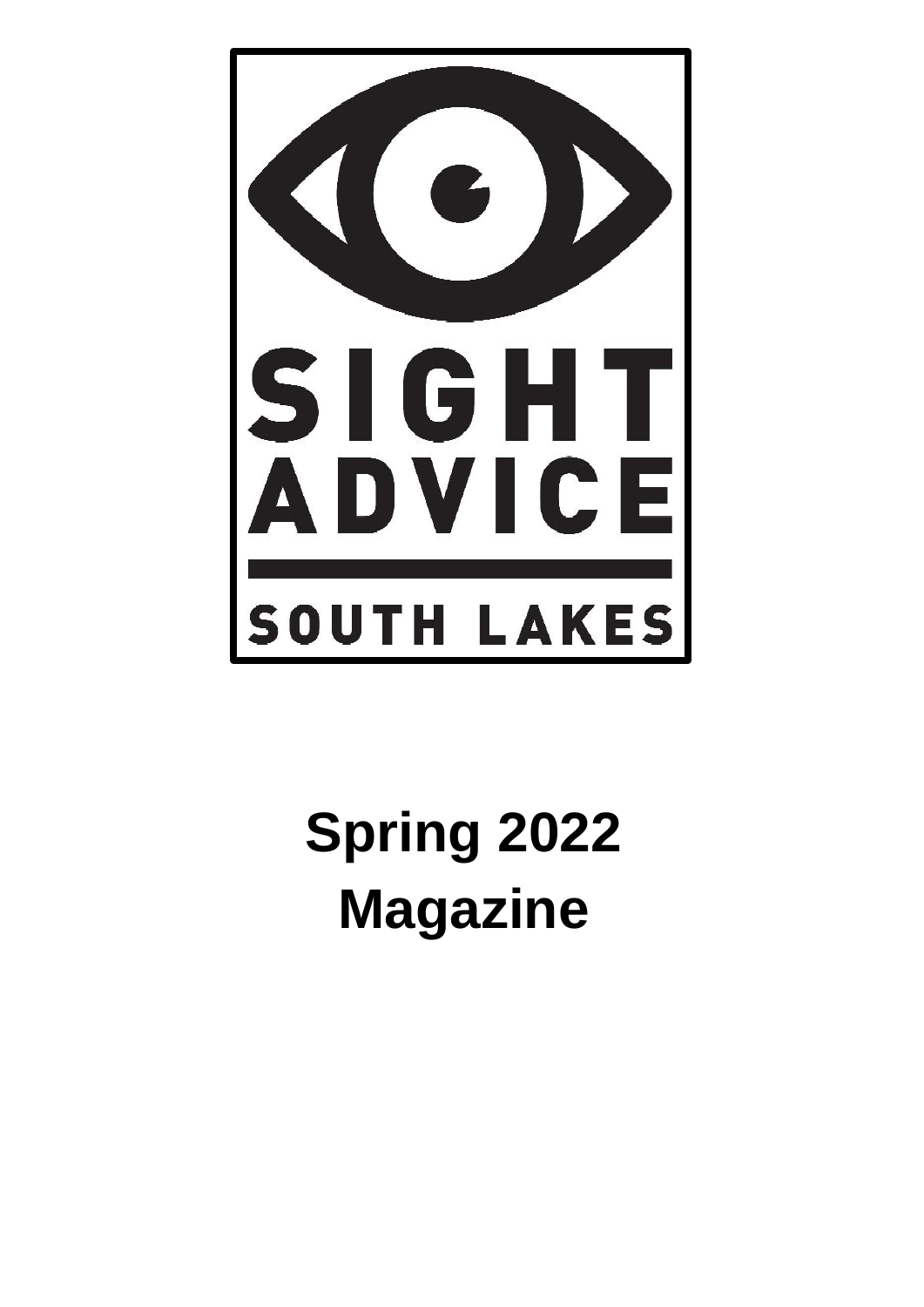| <b>Chief Executive's Update</b><br> |    |
|-------------------------------------|----|
|                                     | 3  |
|                                     | 6  |
|                                     | 8  |
|                                     | 9  |
|                                     | 10 |
|                                     | 11 |
|                                     | 15 |
|                                     | 17 |
|                                     | 19 |
| Children and Young People's Project | 20 |
|                                     | 21 |
| <b>VIP Diaries</b>                  | 22 |
|                                     | 23 |

### Chief Executive's Update **Claire Park**

**Welcome to our Spring magazine.**

**I hope I find our readers and their families safe and well.** 

**I am delighted to inform our readers that we are once again operational. It has been wonderful to see familiar faces visiting us once again. Please do pop in if you are passing. The Bradbury Centre is open,** 

**social groups have recommenced and home visits are available. If you need support, please do get in touch; we are here for you.**

**I would like to thank all those who gave very generously to our request for donations in place of raffle tickets and for the messages of support. Individual donations are so important to a small charity like ours and all money raised is spent on supporting services for local people living with a visual impairment. We received £565 in donations from our Winter appeal. We also received a number of other generous donations from our supporters over the festive period.**

**Late September we said goodbye to Peter Knock, Community Development Coordinator. Peter and his wife made the decision to relocate to Penwortham, Lancashire; we wish them all the best in** 

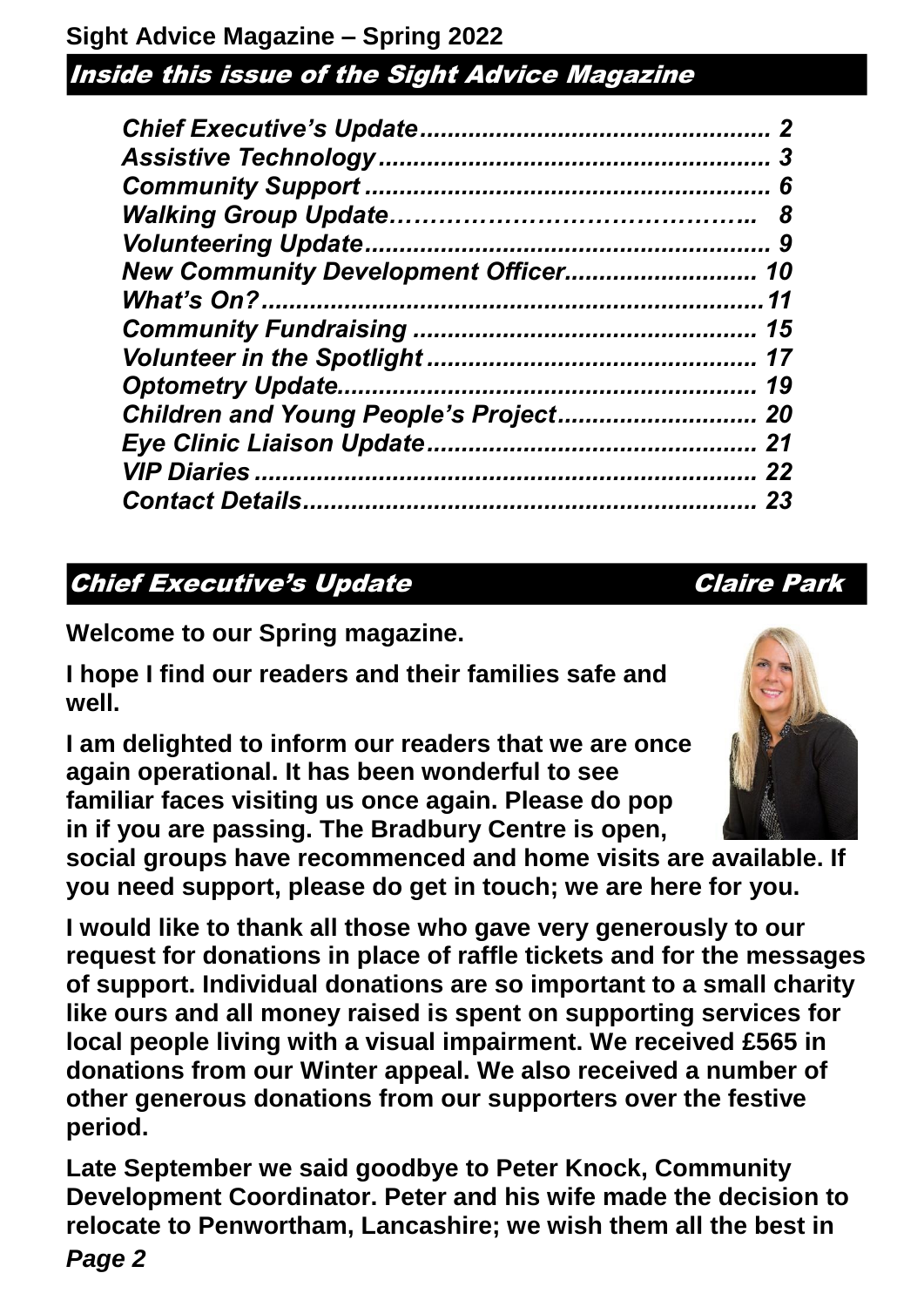**Sight Advice Magazine – Spring 2022 their retirement. In January, we welcomed Jude Rogers to the Charity and you can learn a little more about Jude on page 10. To further advance the support we offer to people living with a visual impairment we have developed our relationship with Cumbria University and are now able to offer work placement opportunities to Occupational Therapy students. Our first student, Claire, will be joining us for 8 weeks in late February.**

**Once again, if you are feeling lonely or find yourself struggling, please pick up the phone and give us a call. We can offer support and set up regular calls with our fantastic volunteer befrienders or signpost you to other support available locally.**

**Finally stay safe, stay positive, keep smiling – hopefully we will be able to feel the warmth of the sun on our faces soon.**

#### Assistive Technology **Tim Ward**

**Where do we start this article?!** 

**Some of you will have seen in the Westmorland Gazette that Sight Advice South Lakes "Future Vision" collaboration with six other sight loss organisations won the Visionary UK national Rainbow Award.** 

**Visionary is the national membership organisation for local sight loss charities. The Visionary Network have over 116 local sight loss organisations in the UK, and 21 national partners, and it was those organisations who voted Future Vision the winner!**

**The award highlights the organisations and individuals who have been a "rainbow" in the pandemic, through being open and generous, sharing knowledge, challenges, their staff time and practical information and examples of what has worked for them. Sight Advice are the regular hosts on** 

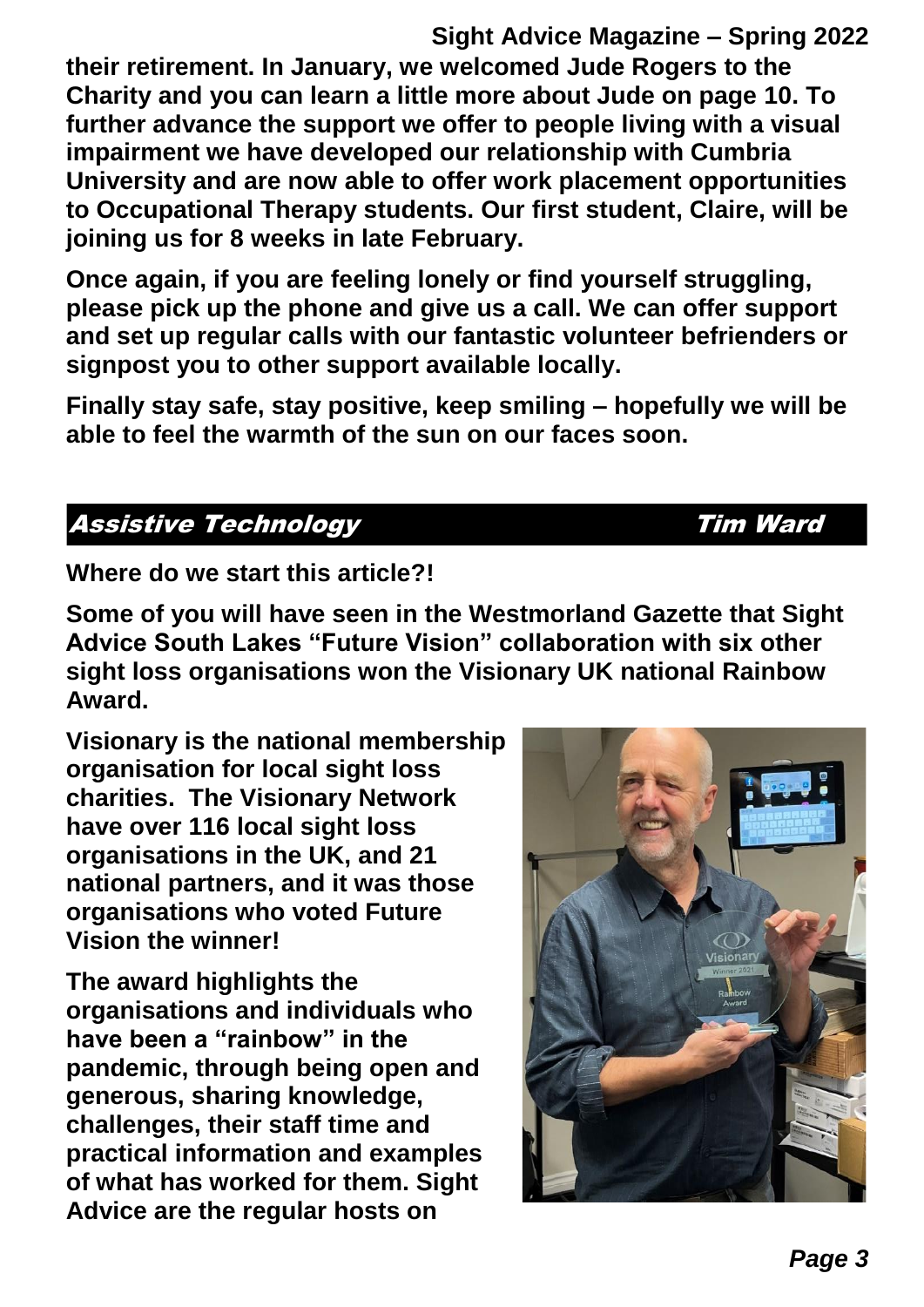**Zoom, and, with the other 6 organisations, we source speakers or put on demonstrations.**

**Speakers from the UK, Republic of Ireland, Spain and the USA queued to demonstrate their Assistive Technology for sight loss, knowing the group has one of the best regular online audiences in the country.** 

**Thank you to everyone in the South Lakes who has attended an online event. For those of you who may be interested in joining but may not know how to, please get in touch and I will be happy to help you.**

**Taira Technology**

**In January this year, we had an excellent Zoom session with Omar and Mo Iqbal of Taira Technology. Taira Technology is a family company (some members of which are visually impaired themselves) who provide advice on purchasing accessible laptops, computers, phones, braille devices and much more. If you are thinking of purchasing any form of technology Taira, can give excellent advice or purchase the product on your behalf, plus they have packages offering ongoing technological support at the end of a phone and through your computer or tablet at home!** 

**To find out more visit<https://tairatech.com/products/> or telephone 03432 897501** 

**Upcoming Assistive Technology Event:**

**We are delighted to announce that Richard Bowring of Associated Optical will be at Sight Advice South Lakes on Wednesday 11th March to demonstrate a full range of electronic magnification and anti-glare glasses. Please come and join us between 10am and 2pm at the Bradbury Centre (Sight Advice).**

**If you purchase on the day, there are some amazing savings that Sight Advice have agreed with Richard, including:**

| Smartlux 5" - £399 on the day    | (£590 on website save £191)   |
|----------------------------------|-------------------------------|
| Visolux HD 7" - £550 on the day  | (£780 on website save £230)   |
| Visolux XL 12" - £999 on the day | (£1,449 on website save £500) |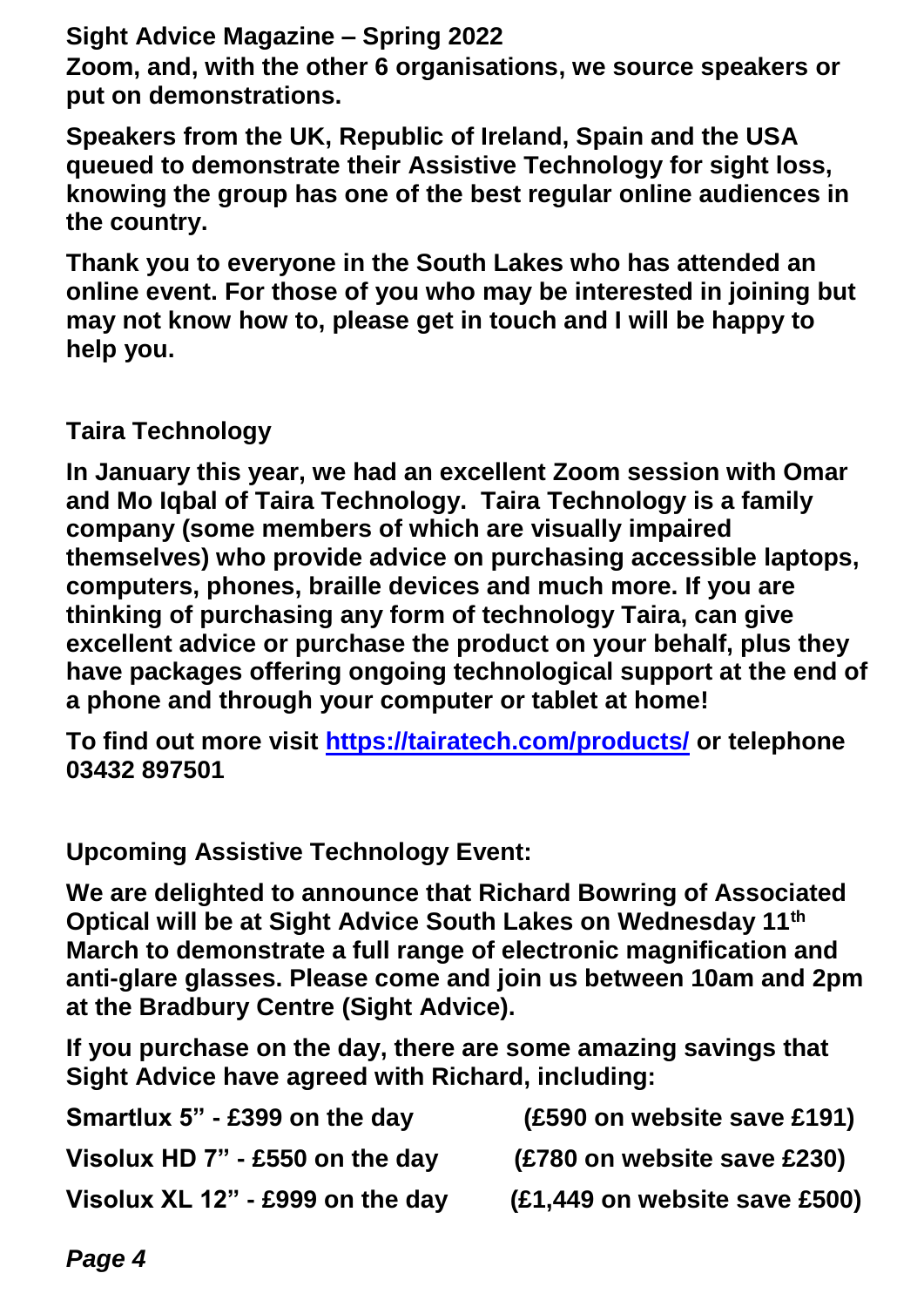**Sight Advice Magazine – Spring 2022 Vario FHD 16" - £1,650 on the day (£2,050 on website save £400)** 

**Best to make an appointment on 01539 769055 but also feel free to pop in if you are just curious. Richard will happily demonstrate the products.**

#### Product in Focus - Navilens

**Navilens (www.navilens.com):**

**In this edition I would like to specifically mention Javier Pita, Chief Executive of Navilens, based in Barcelona, who gave an excellent demonstration of this game-changing technology at one of our Future Vision Zooms.** 

**So what is Navilens? Navilens is a navigation and labelling app.** 

**Basically it's a code that can be read by your smartphone or tablet from up to 40 feet away, even while you are walking! There is a Navilens label outside Sight Advice and if you have the app turned on while you walk by it will read out "Sight Advice South Lakes, 116 Highgate, Kendal" and tell you how far away you are.** 



**What are the implications of this? Well, potentially huge. Kellogg's are starting to label their products, I believe Special K is now coded, as well as some shampoo products. Eventually of course, most products will employ this type of code so that when you are in the supermarket you can scan the shelves and your phone will say something like "Kellogg's Special K, £2.49". For those who want more information about calories or contents etc, for instance, this is also available.**

**In Barcelona and New York, amongst other cities, these codes are now in train and bus stations and can be used to inform passengers which platform they are on and when the next bus or train is due.**

**Sight Advice South Lakes are also going to work with a local museum to label their display items and add descriptions including dates and artists. This is especially useful given that there is also**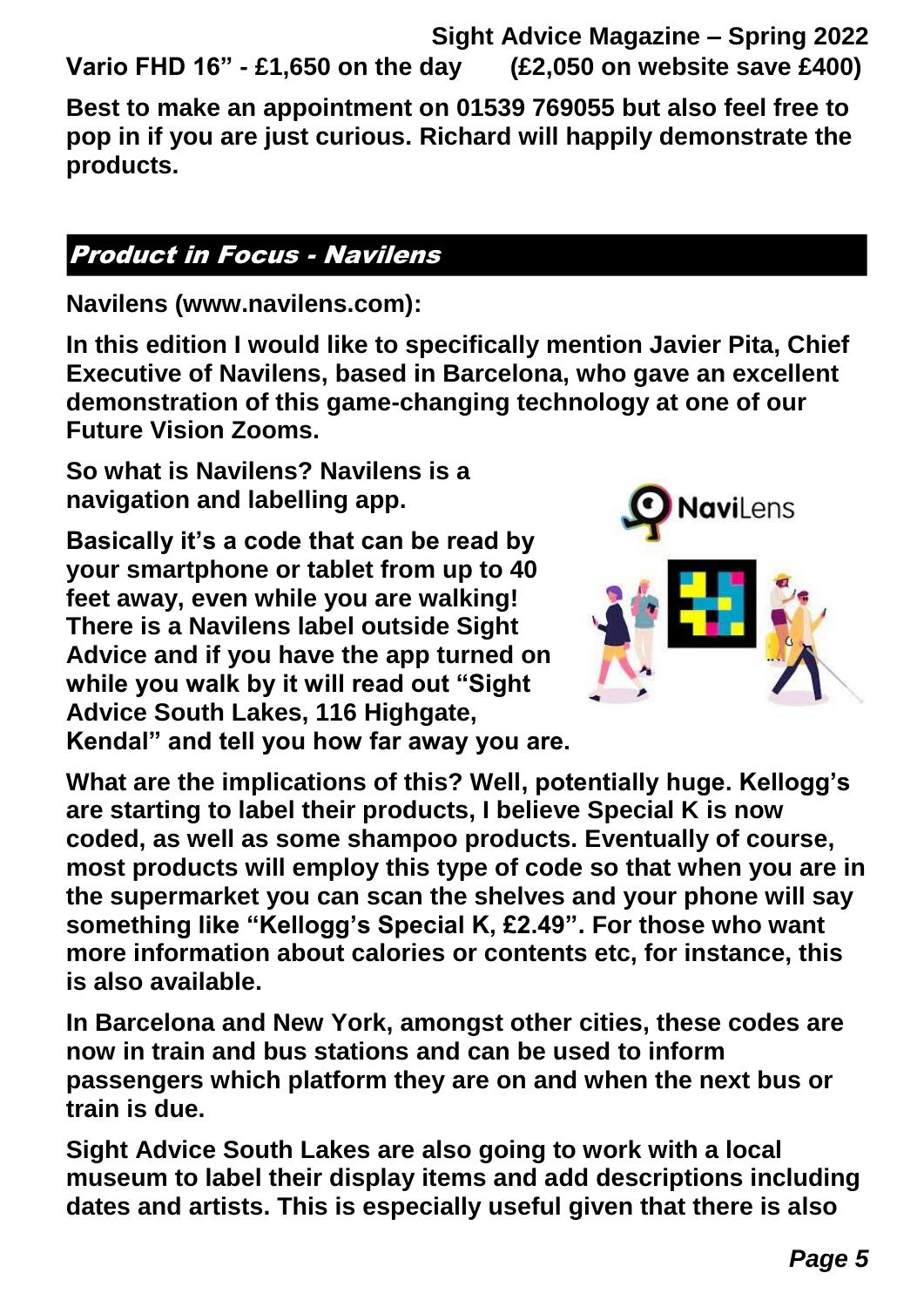**one other trick this code has. If you are, for example, a foreign tourist, the code automatically translates to the language of your phone. So, if you went to Barcelona bus station, the code would read in English! If a person from Spain goes to one of our local museums, the code will read in Spanish!** 

**The emphasis is on businesses, companies, governments etc. to produce the content for the code labels; all we have to do is download the app to our phones or tablets. It is early days in the development of Navilens, but this has huge potential and Sight Advice will be there to help kick-start this in Cumbria. For information, here is link to a video of the presentation that Javier delivered to Sight Advice in 2021:** 

**<https://www.youtube.com/watch?v=YqJmug-fVng>**

#### Community Support Jackie Bateman

**Our community support team is once more meeting people face to face in the community and in people's homes. We are here at the Bradbury Centre to provide advice and support for those people with sight impairments of any kind as well as their families, friends and carers.** 



**Support Coordinators to more complex issues. Jude (Community Development Officer), Jackie (Community Development Officer) or Tim (Assistive Technology Officer) can offer further advice either over the phone, face to face at the Bradbury Centre or we can visit you at home if required. Alternatively, you could pop into the Bradbury Centre on Highgate (Monday - Thursday, 9.30am-4pm) to have a chat. We have a selection of aids and equipment on display for you to 'try before you buy' and we can also give you purchasing information about equipment. In addition, we can offer advice about local and national services available to help support you. Jackie, Jude and Tim are available to discuss matters but it is better if you phone ahead to ensure they are available.**

**We are also looking at reinstating our local support groups - two of which are now being run face to face. Please contact us if you wish to attend.**

*Page 6*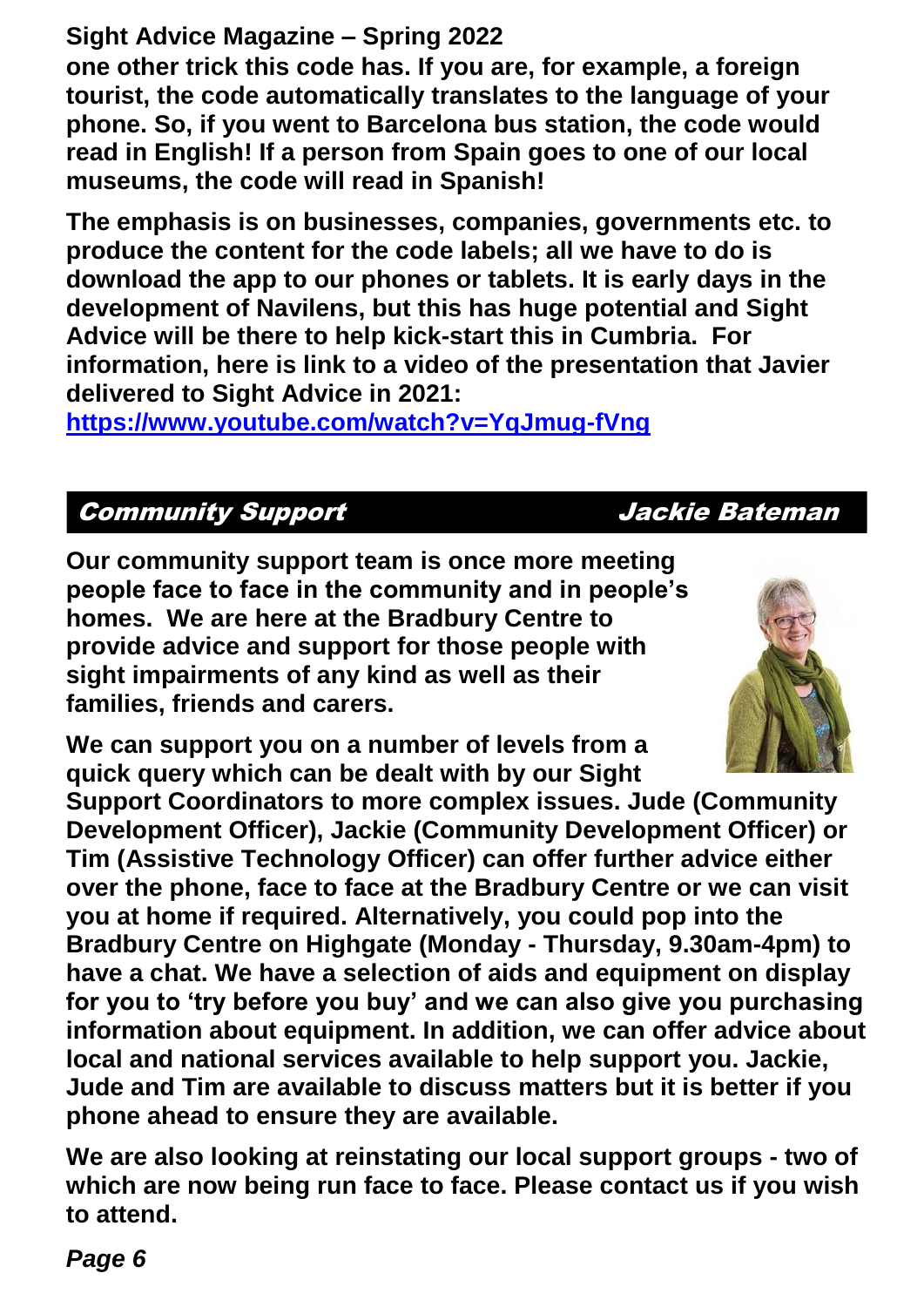**Sight Advice Magazine – Spring 2022 We continue to offer a Low Vision Clinic every six weeks organised by Galloways. If you are struggling to read your post and feel that you would benefit from a magnifier via the Low Vision Clinic then do contact us. You will be asked, however, to ensure that your spectacles are up to date when you attend the clinic to make sure the appropriate magnifier is prescribed.**

**Local Support Groups:**

**Our Sight Advice local support groups will be reopening over the coming months and we are eager to welcome new members or, for those who have previously attended, we would love to see you come back. We are still putting together plans for Spring and Summer but here is a list of our local groups and where they will meet. If you would like to attend one of our groups, please get in touch.**

**Kendal Support Group: Accessible venue to be confirmed**

**Ambleside Support Group: Accessible venue to be confirmed**

**Kirkby Lonsdale Support Group: Kirkby Lonsdale Methodist Church Hall**

**Arnside & Milnthorpe Group: Arnside Methodist Church**

**Sedbergh Support Group: Sedbergh People's Hall**

**Windermere Support Group: Goodly Dale Cottage Homes Lounge, Goodly Dale, Windermere**

**Dual Sensory Loss Group: Accessible venue to be confirmed**

**Help with utilities and bills (United Utilities):**

**Do you struggle to read your water or electricity bill? Are you concerned about receiving adequate support in the event of a disruption to water, electricity or gas? Are you concerned about home fuel costs?**

**If you answered 'yes' to any of the questions above, the Priority Services team at United Utilities may be able to help. This specialised service aims to register people living with impairments, disabilities or who may be vulnerable so that they can receive**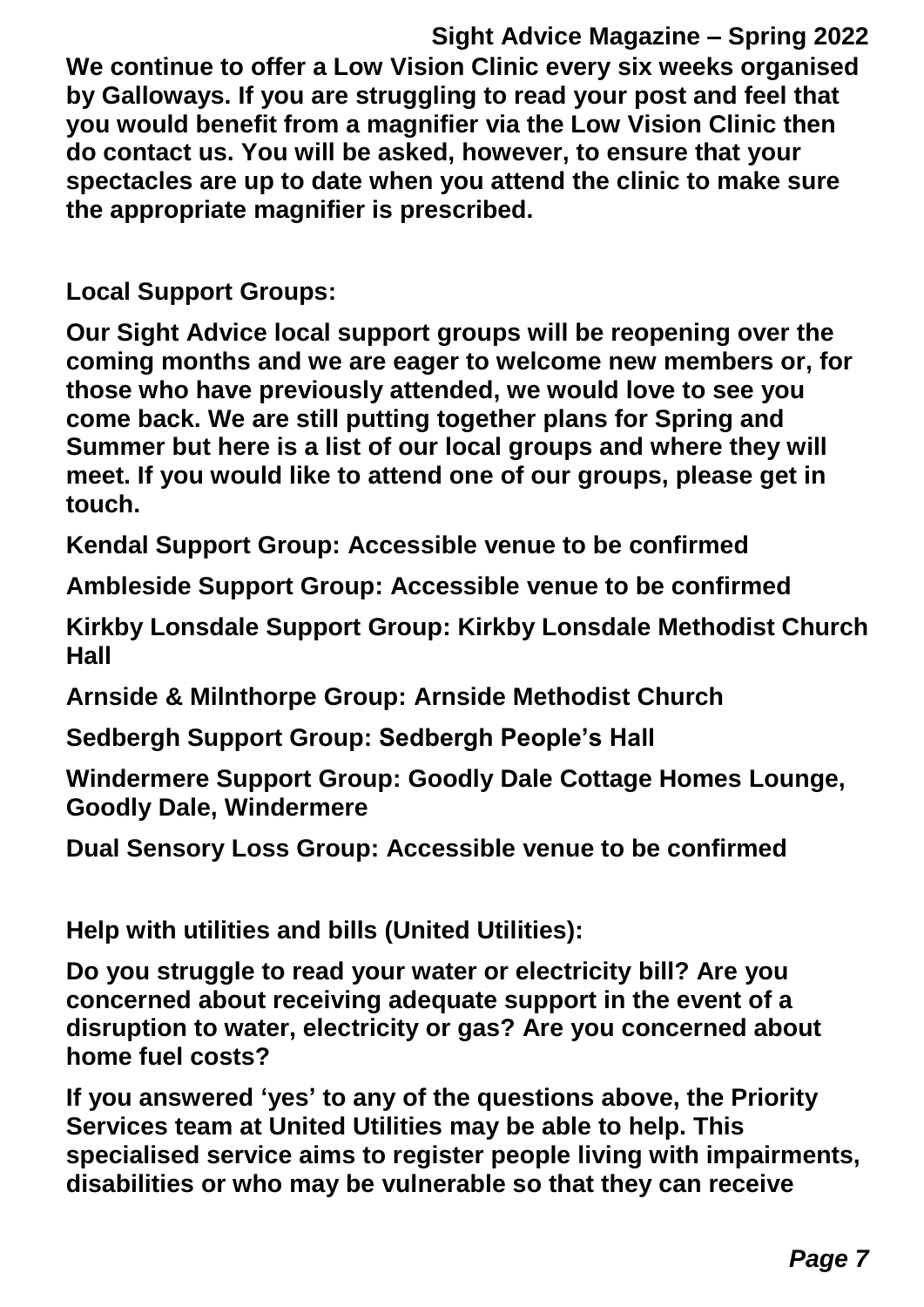**priority support. This team are also able to advise on payments and making billing more accessible.**

**For more information please contact Jackie or Jude here at Sight Advice.**

#### Walking Group Update **Group Halford**

**It has been said many times over the last two years, how fortunate we are in living in a county with such lovely scenery and great walks. Sometimes getting access to the countryside is not easy, due to lack of transport, confidence, company and knowledge of safe routes. If this sounds like you, have you considered joining our Walking Group?** we are in invirg in a county with such lovely scenery and great<br>well: Comptimes active cooses to the countries is not coord

**The Walking Group is a friendly volunteer led group which meets once a month during the, hopefully, weather friendly months. Transport can be arranged to and from the walking starting points and everyone has their own guide during the walk. The walks are on average 3 miles and there is usually a stop for sandwiches and cake.** 

**You may wonder if the group is right for you, especially after the lack of movement we have all suffered during Lockdown. Sheila, the group leader, is more than happy to have a chat with you, perhaps even meet up beforehand, to reassure you the walks are suitable for you and to give you the confidence to join the group for the first time.**



**Please do get in touch with us if you want to find out more and we will put you in touch with Sheila.**

**Walking Programme:**

**13 April 2022 - Cartmel Park** 

**18 May 2022 - Rydal**

**8 June 2022 - Elterwater**

**13 July 2022 - Bolton le Sands Canal & Shore**

*Page 8*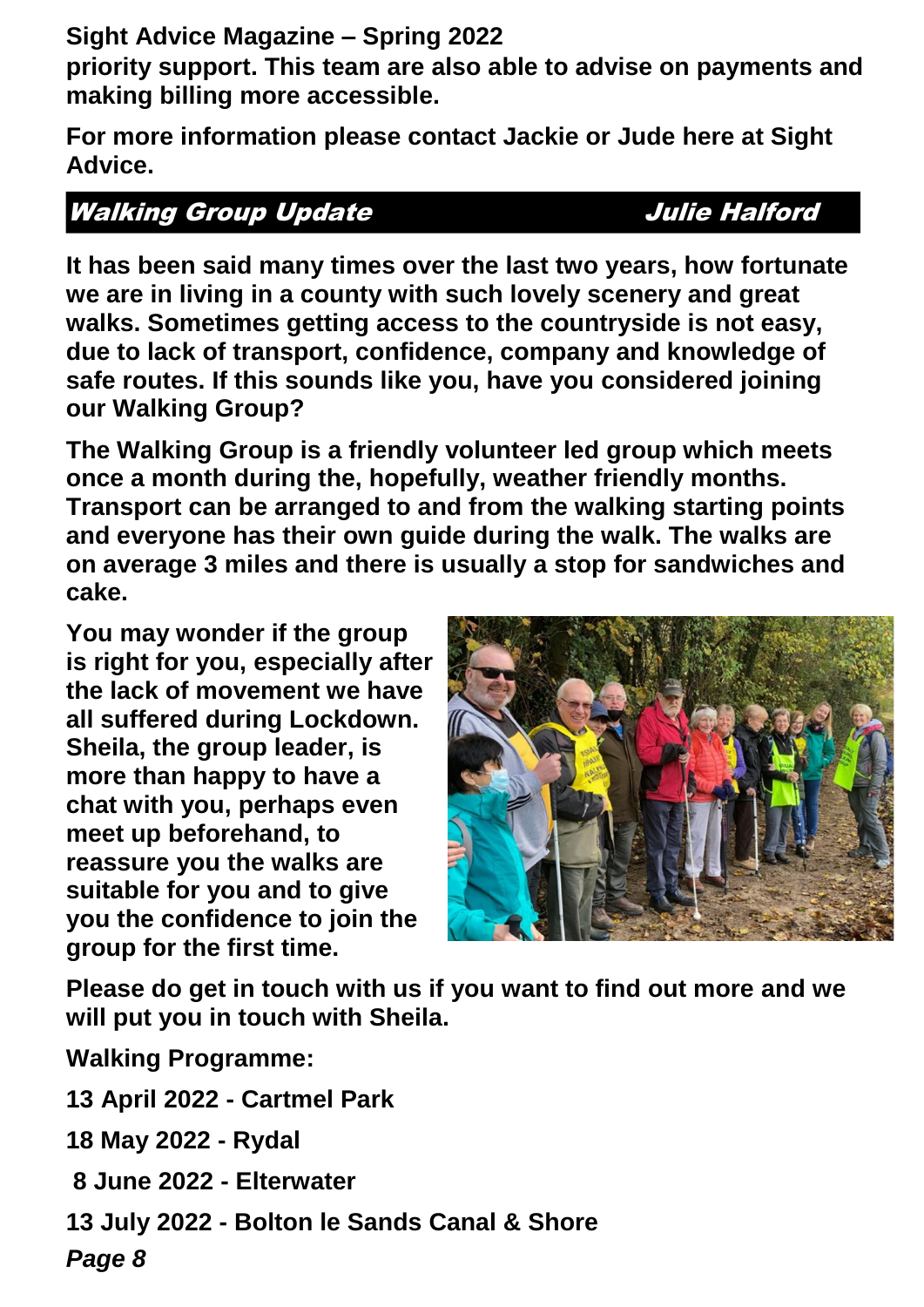#### Volunteering Update **Julie Halford**

**"Although the world is full of suffering, it is also full of the overcoming of it." — Helen Keller**

**This seems like a suitably appropriate quote to illustrate what we have gone through and, indeed, are still going through. There is no doubt it has been a difficult time for everyone, with so many changes and adaptations to what we probably took for granted as our life. And yet I have seen the compassion, kindness and consideration** 



**our volunteers have shown and continue to show throughout this time and it has been a privilege.**

**Our volunteers are the scaffolding of our community and you may not know this but around a third of our volunteers are visually impaired themselves. These volunteers are invested in their community and help it to thrive. They assist people by sharing their stories and getting involved in fundraising, supporting the community groups, raising awareness and offering one to one support.** 

**Have you ever thought of becoming a volunteer but talked yourself out of it? "They wouldn't be interested in me. I'm too old, too young, too boring, don't have the time, too shy, too stuck in my ways. They seem to get on alright, too much like work………."** 

**Get rid of all those misconceptions and have a confidential chat with me about why you should and how you can volunteer with Sight Advice.** 

**You may have a story to share which will help other people. You may have a talent and, or hobby which people would like to hear about. Your experience and skills may benefit the charity in other ways; for instance, people have supported our fundraising teams with their skills and time. It could be that you have a great local network and you could help to raise awareness of Sight Advice and how we can support people in your community. Volunteering with us does not have to be time and place bound as volunteers have created their own roles with us and are supported and appreciated by all of the team. Volunteering not only enhances the lives of others, it can also improve your physical and mental wellbeing and so, if nothing else, you owe it to yourself. It could be the best decision you make this year!**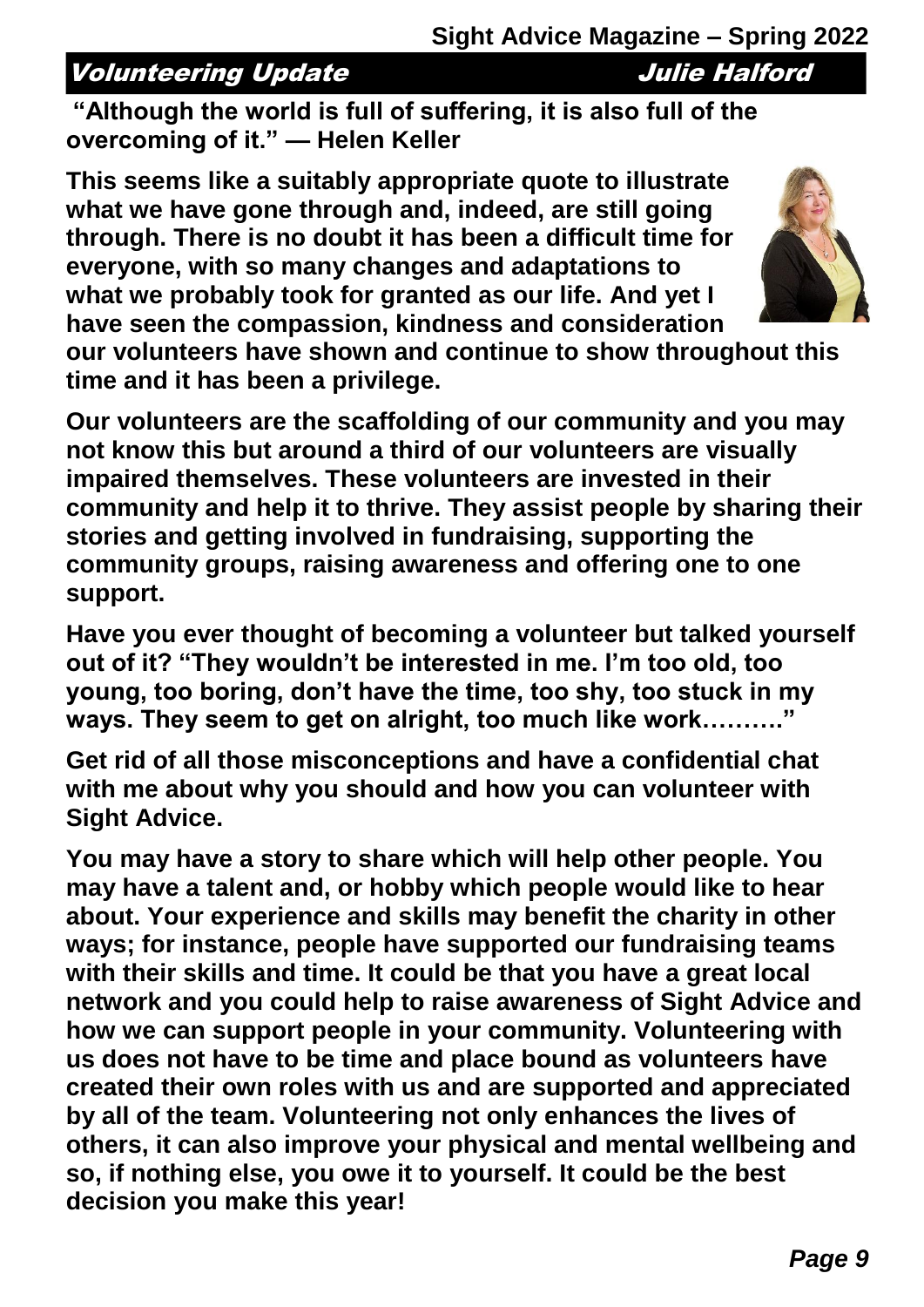#### **Winter Well-being Visits**

**Volunteer Daisy has come forward to offer winter well-being visits to any of our clients who may be struggling with loneliness, isolation, emotional health issues or who would simply benefit from some company and some straightforward advice around healthy living. Daisy is offering simple and generic advice around rest, relaxation, diet, breathing and mild-exercise. Daisy will refer back to Sight Advice if there are any sight-related issues that come out of these visits and will always encourage individuals to seek the advice of their GP for specific health-related problems.**

**Please get in touch if you would like more information and to have an initial chat with Daisy.**

#### New Community Development Officer Judith Rogers

#### **Hello everyone**

**My name is Judith Rogers (otherwise known as Jude) and I joined Sight Advice in mid-January in the role of Community Development Officer. I work two days a week, on a Monday and Wednesday. Prior to joining Sight Advice, I worked with Carer Support South Lakes for 12 months. I am enjoying working with my new colleagues at SASL and getting up to speed with everything. I have had the pleasure of talking to** 



**several of our clients so far and look forward to getting to know many more of you in the coming months. I will be supporting the Kendal Community Group Meetings from February onwards.** 

**I am a newcomer to Cumbria, having moved here with my family from Oxfordshire, back in March 2020, only a week before the first lockdown. There are many places I am looking forward to exploring this year, either on foot or in a kayak (once the lakes have warmed up a bit!).**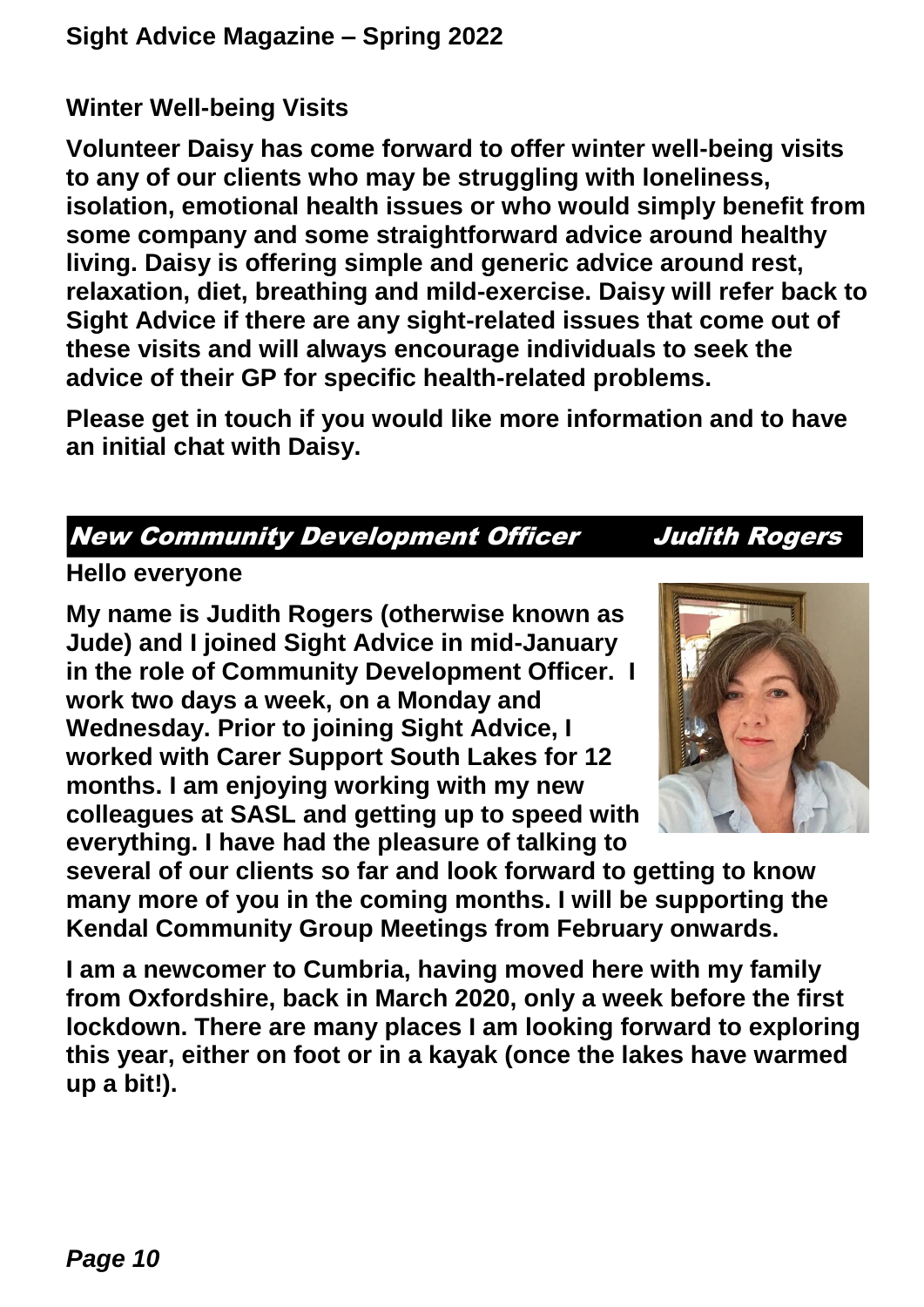What's On Spring 2022 For you to pull out and keep

Babl is now discontinued, but we have an identical system called **MeetUpCall. This system will still enable us to call out to landlines free of charge to you.**

Unless otherwise stated, all activities and events take place using **Zoom or MeetUpCall have the capability for you to telephone in to join. The event will state which application it uses.**

### **Using Zoom**

**Unless stated just click this link to access Sight Advice Zoom Meetings:**

**<https://us02web.zoom.us/j/4580437872>**

**Alternatively go to the Zoom website and use the following meeting ID for all events 458 043 7872**

**If you wish to join on the landline telephone, please dial: 0203 481 5237 and when asked put in the Meeting ID 458 043 7872**

**Also, you might be asked to enter hash at the end (bottom right button on phone dial). The call may be charged at a local rate, however if, like many people, you have a free calls package it will probably be free. If in doubt please check with your phone provider.**

**Using MeetUpCall (previously BABL)**

**People will be dialled in automatically, so please get in touch to be added to the meeting. Your phone will ring at the time of the session, answer your phone and you will be asked to press 1 and you are in the session.** 

**Alternatively, you can dial 0800 072 8452 from a landline and enter room code 172 272 76 just after the stated time of the event.**

**Please dial in if you have Call Guardian on your phone, DO NOT disable it to access these sessions. The call is free from landlines but not mobiles.**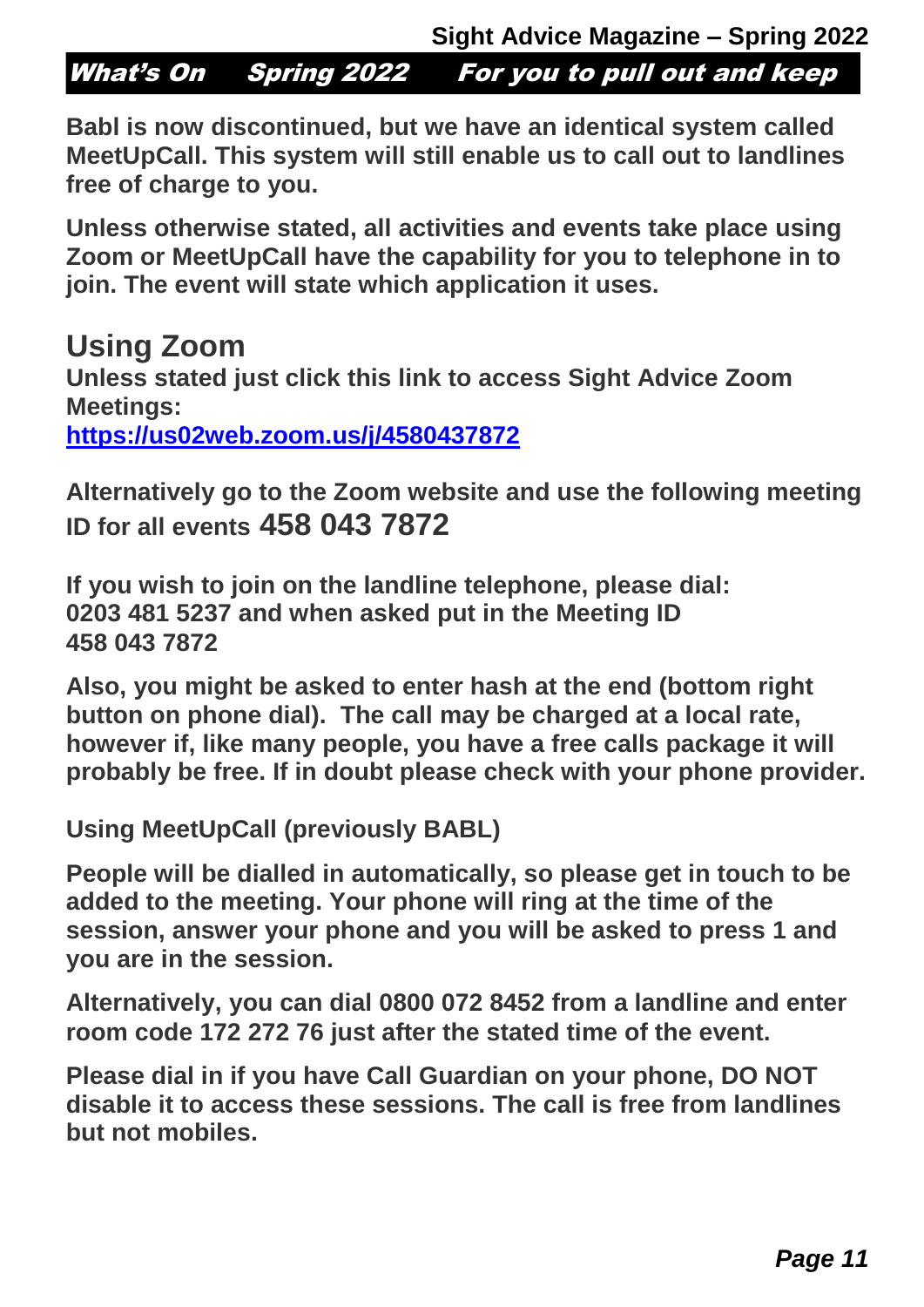**Sight Advice Magazine – Spring 2022**

| <b>MARCH</b>           |                  |                                                                                           |
|------------------------|------------------|-------------------------------------------------------------------------------------------|
| Tues 1 <sup>st</sup>   | 2pm              | <b>Sedbergh Community Group meeting:</b><br><b>MeetUpCall</b>                             |
| Tues 1st               | 2pm              | <b>Dual Sensory Loss Group meeting: SASL</b><br>(The Bradbury Centre)                     |
| Thurs 3rd              | 7pm              | <b>Book @ Bedtime: MeetUpCall</b>                                                         |
| Fri 4 <sup>th</sup>    | 10am             | <b>Coffee Morning Quiz with Mr Quizoh:</b><br>Zoom                                        |
| Thurs 10th             | 10am             | <b>Windermere Community Group meeting:</b><br><b>Goodly Dale Centre, Windermere</b>       |
| Thurs 10th             | 10am             | Living Well: How to make the most of life<br>with sight loss: Zoom                        |
| Thurs 10th             | 4pm              | <b>Kendal Games Group meeting: SASL</b>                                                   |
| Thurs 10 <sup>th</sup> | 4pm              | <b>100 Club March Draw</b>                                                                |
| Fri 11th               | $10am -$<br>2pm  | <b>Associated Optics Demonstration &amp;</b><br><b>Technology Drop-in: SASL</b>           |
| Fri $11th$             | 10am             | <b>Coffee Morning Quiz with Mr Quizoh:</b><br>Zoom                                        |
| Mon 14th               | 2pm              | <b>Kendal Community Group meeting:</b><br><b>MeetUpCall</b>                               |
| Mon 14th               | 6:30pm           | <b>Quiz Night &amp; Fundraiser for SASL: Kendal</b><br><b>Golf Club</b>                   |
| Tues 15th              | 2pm              | <b>Sedbergh Community Group meeting:</b><br><b>Sedbergh People's Hall</b>                 |
| Wed 16th               | 10:30am          | <b>Walking Group Volunteers Refresher</b><br><b>Training: Cunswick Scar</b>               |
| Thurs 17th             | 10:30am          | <b>Coffee Morning &amp; Sight Loss</b><br><b>Presentation: Hallgarth Community Centre</b> |
| Thurs 17th             | 7pm              | <b>Book @ Bedtime: MeetUpCall</b>                                                         |
| Fri 18th               | 10am             | <b>Coffee Morning Quiz with Mr Quizoh:</b><br>Zoom                                        |
| Mon $21^{st}$          | 10:30am          | <b>Arnside &amp; Milnthorpe Community Group</b><br>meeting: Arnside Methodist Church      |
| Thurs 24th             | 10am             | <b>Future Vision Assistive Technology</b><br><b>Workshop: Zoom</b>                        |
| Thurs 24 <sup>th</sup> | 2pm              | <b>Kendal Games Group meeting: SASL</b>                                                   |
| Thurs 24th             | 7pm              | <b>Book @ Bedtime: MeetUpCall</b>                                                         |
| Fri $25th$             | 10am             | <b>Coffee Morning Quiz with Mr Quizoh:</b><br>Zoom                                        |
| Sat 26th               | $10am -$<br>12pm | <b>Spring Fayre &amp; Coffee Morning: Kendal</b><br><b>Unitarian Chapel</b>               |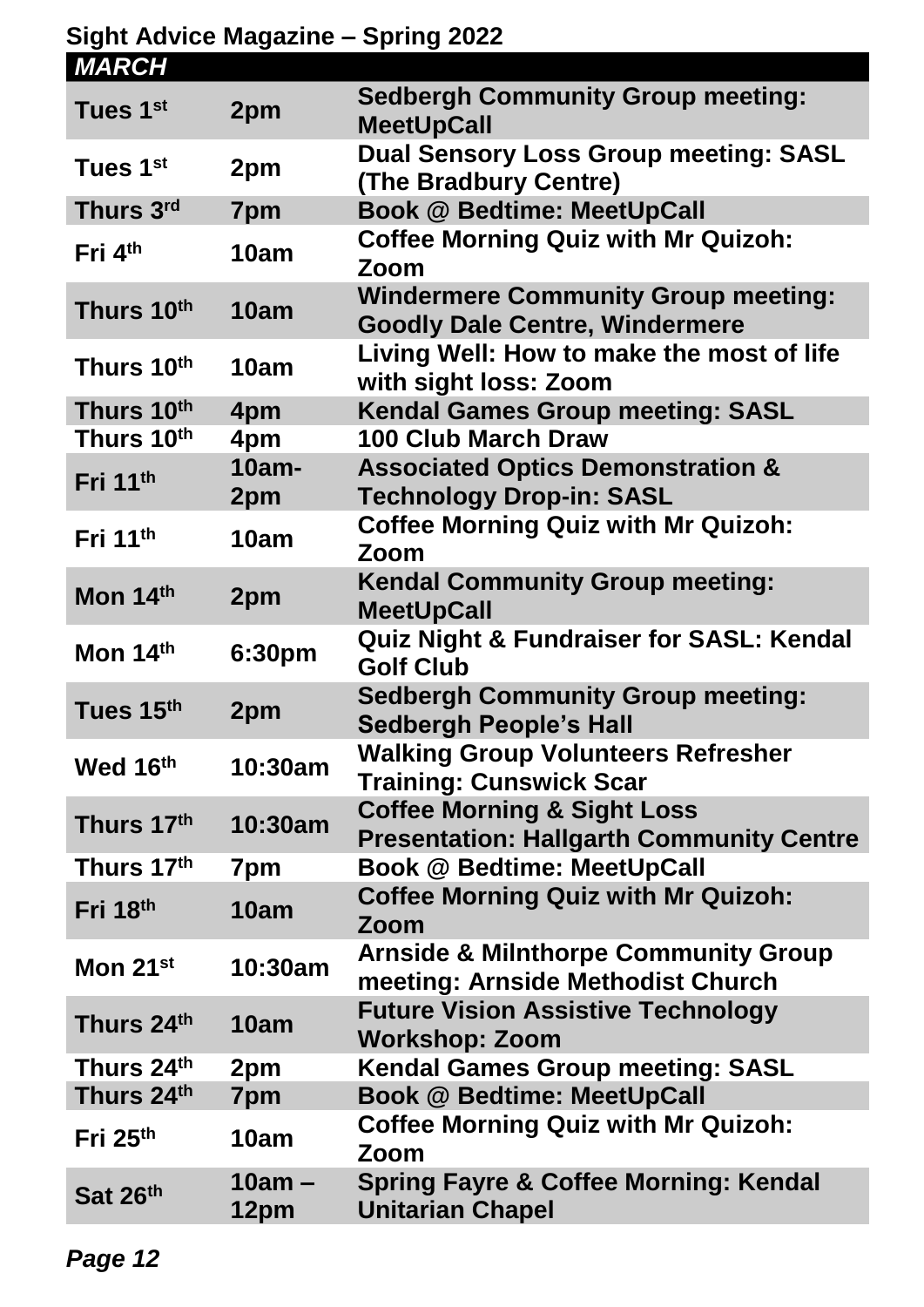|                        |                | Sight Advice Magazine - Spring 2022                                                  |
|------------------------|----------------|--------------------------------------------------------------------------------------|
| Sat 26th               | 2pm            | Afternoon High Tea: Kendal Unitarian                                                 |
|                        |                | <b>Chapel</b>                                                                        |
| Sat 26th               | <b>ALL DAY</b> | <b>Street Collection in Kendal - volunteers</b><br>welcome!                          |
| Thurs 31 <sup>st</sup> | 7pm            | <b>Book @ Bedtime: MeetUpCall</b>                                                    |
| <b>APRIL</b>           |                |                                                                                      |
| Thurs 1 <sup>st</sup>  | 10am           | <b>Coffee Morning Quiz with Mr Quizoh:</b><br>Zoom                                   |
| Tues 5 <sup>th</sup>   | 2pm            | <b>Sedbergh Community Group meeting:</b><br><b>MeetUpCall</b>                        |
| Tues 5th               | 2pm            | <b>Dual Sensory Loss Group meeting: SASL</b>                                         |
| Thurs 7th              | 2pm            | Kendal Games Group meeting: SASL (The<br><b>Bradbury Centre)</b>                     |
| Thurs 7 <sup>th</sup>  | 10am           | <b>Coffee Morning Quiz with Mr Quizoh:</b><br>Zoom                                   |
| Fri 8th                | 10am           | <b>Coffee Morning Quiz with Mr Quizoh:</b><br>Zoom                                   |
| Mon 11th               | 11am           | <b>Kendal Community Group meeting and</b><br><b>Coffee Morning: Venue TBC</b>        |
| Wed 13th               | 9:30am         | <b>Walking Group: Cartmel Park</b>                                                   |
| Thurs 14 <sup>th</sup> | 10am           | <b>Windermere Community Group meeting:</b><br><b>Goodly Dale Centre, Windermere</b>  |
| Thurs 14th             | 10am           | Living Well: How to make the most of life<br>with sight loss: Zoom                   |
| Thurs14th              | 4pm            | <b>100 Club April Draw</b>                                                           |
| Thurs 14th             | 7pm            | <b>Book @ Bedtime: MeetUpCall</b>                                                    |
| Fri 15th               | 10am           | <b>Coffee Morning Quiz with Mr Quizoh:</b><br>Zoom                                   |
| Mon 18th               | 10:30am        | <b>Arnside &amp; Milnthorpe Community Group</b><br>meeting: Arnside Methodist Church |
| Tues 19th              | 2pm            | <b>Sedbergh Community Group meeting:</b><br><b>Sedbergh People's Hall</b>            |
| Thurs 21st             | 2pm            | <b>Kendal Community Group meeting:</b><br><b>MeetUpCall</b>                          |
| Thurs 21 <sup>st</sup> | 7pm            | <b>Book @ Bedtime: MeetUpCall</b>                                                    |
| Fri 22nd               | 10am           | <b>Coffee Morning Quiz with Mr Quizoh:</b><br>Zoom                                   |
| Sun 24th               | 6pm            | Start of the Spring Auction: Facebook –<br>contact Aileen for more information       |
| Thurs 28 <sup>th</sup> | 10am           | <b>Future Vision Assistive Technology</b><br><b>Workshop: Zoom</b>                   |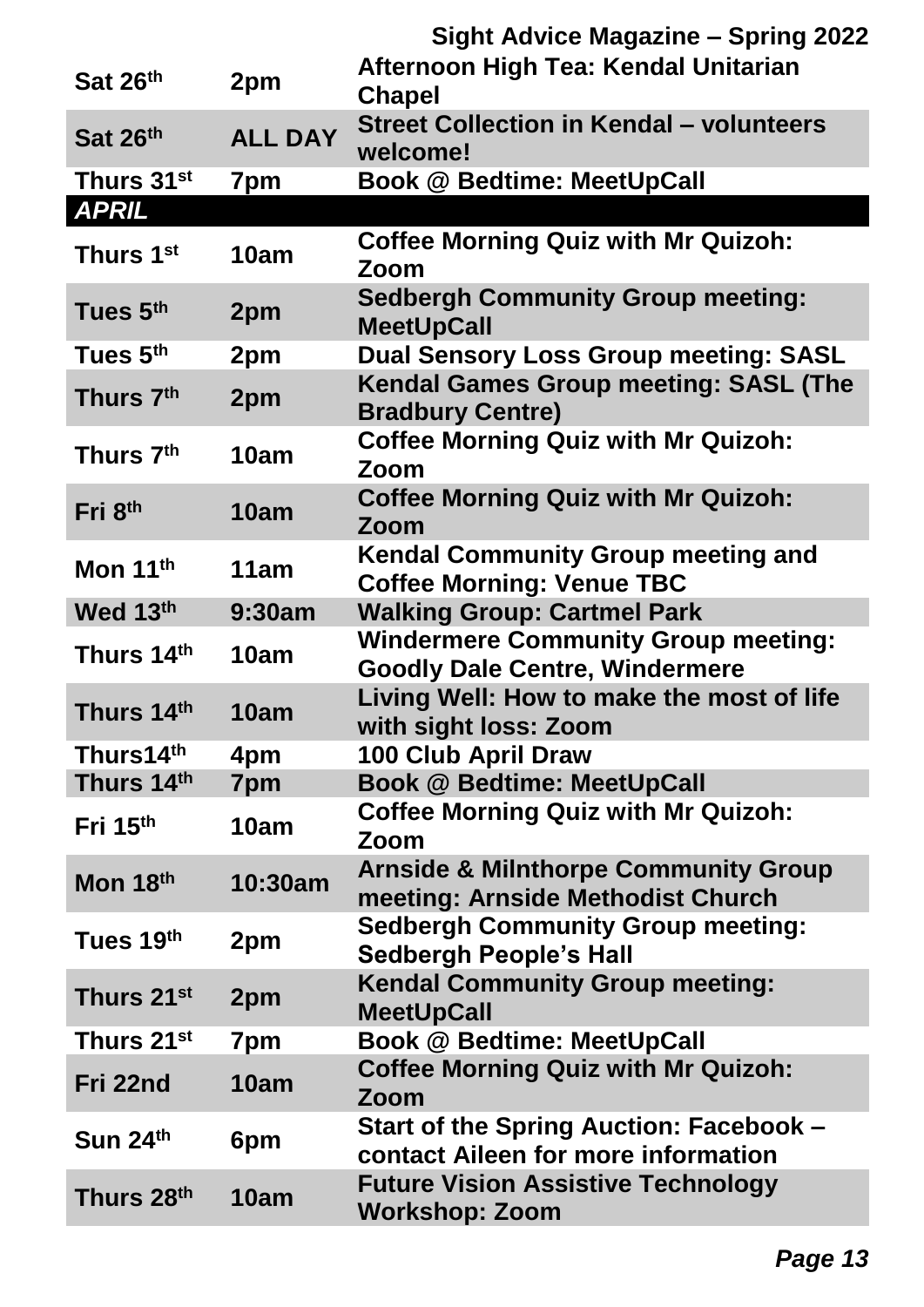|                        |         | <b>Sight Advice Magazine - Spring 2022</b>                                              |
|------------------------|---------|-----------------------------------------------------------------------------------------|
| Thurs 28th             | 7pm     | <b>Book @ Bedtime: MeetUpCall</b>                                                       |
| Fri 29th               | 10am    | <b>Coffee Morning Quiz with Mr Quizoh:</b><br><b>Zoom</b>                               |
| <b>MAY</b>             |         |                                                                                         |
| Sun 1 <sup>st</sup>    | 8:30pm  | <b>Closing of the Spring Auction: Facebook</b><br>- contact Aileen for more information |
| Tues 3 <sup>rd</sup>   | 2pm     | <b>Sedbergh Community Group meeting:</b><br><b>MeetUpCall</b>                           |
| Tues 3 <sup>rd</sup>   | 2pm     | <b>Dual Sensory Loss Group meeting: SASL</b><br>(The Bradbury Centre)                   |
| Thurs 5 <sup>th</sup>  | 2pm     | <b>Kendal Games Group meeting: SASL (The</b><br><b>Bradbury Centre)</b>                 |
| Thurs 5 <sup>th</sup>  | 7pm     | <b>Book @ Bedtime: MeetUpCall</b>                                                       |
| Fri 6 <sup>th</sup>    | 10am    | <b>Coffee Morning Quiz with Mr Quizoh:</b><br>Zoom                                      |
| Mon 9th                | 11am    | <b>Kendal Community Group meeting and</b><br><b>Coffee Morning: Venue TBC</b>           |
| Thurs 12 <sup>th</sup> | 10am    | <b>Windermere Community Group meeting:</b><br><b>Goodly Dale Centre, Windermere</b>     |
| Thurs 12th             | 10am    | Living Well: How to make the most of life<br>with sight loss: Zoom                      |
| Thurs 12th             | 4pm     | 100 Club May Draw                                                                       |
| Thurs12th              | 7pm     | <b>Book @ Bedtime: MeetUpCall</b>                                                       |
| Fri $13th$             | 10am    | <b>Coffee Morning Quiz with Mr Quizoh:</b><br>Zoom                                      |
| Mon 16th               | 10:30am | <b>Arnside &amp; Milnthorpe Community Group</b><br>meeting: Arnside Methodist Church    |
| Tues 17th              | 2pm     | <b>Sedbergh Community Group meeting:</b><br><b>Sedbergh People's Hall</b>               |
| Wed 18th               | 9:30am  | <b>Walking Group: Rydal</b>                                                             |
| Thurs 19 <sup>th</sup> | 2pm     | <b>Kendal Games Group meeting: SASL (The</b><br><b>Bradbury Centre)</b>                 |
| Thurs 19th             | 7pm     | <b>Book @ Bedtime: MeetUpCall</b>                                                       |
| Fri 20th               | 10am    | <b>Coffee Morning Quiz with Mr Quizoh:</b><br>Zoom                                      |
| Thurs 26th             | 10am    | <b>Future Vision Assistive Technology</b><br><b>Workshop: Zoom</b>                      |
| Thurs 26th             | 7pm     | <b>Book @ Bedtime: MeetUpCall</b>                                                       |
| Fri $27th$             | 10am    | <b>Coffee Morning Quiz with Mr Quizoh:</b><br><b>Zoom</b>                               |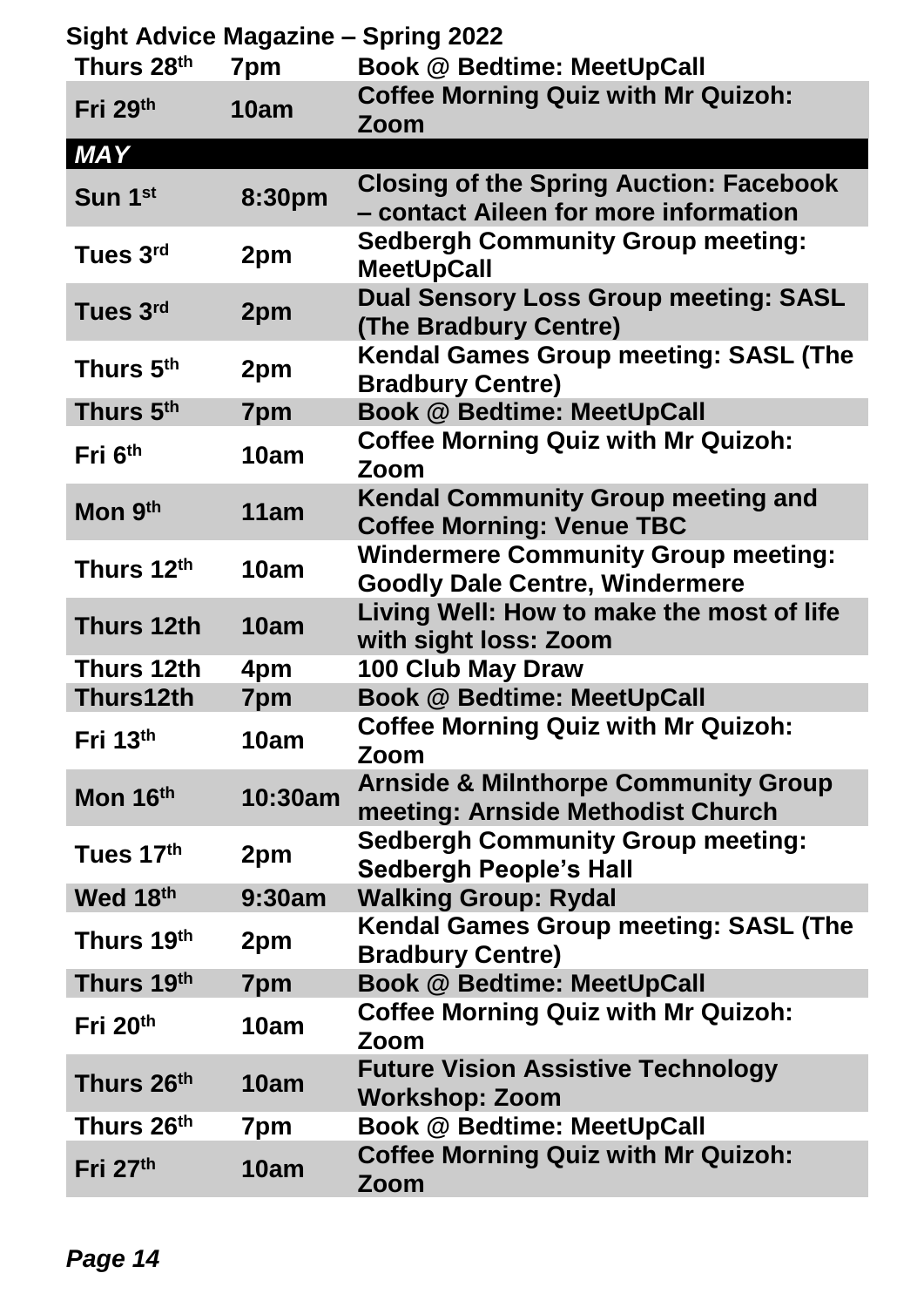#### **Community Fundraising Community Fundraising Community**

**Hello and a big thank you to those of you who responded to our Winter Appeal this year. In total we raised £565! Thank you so much for your support.**

**A special thank you also goes to our wonderful supporters and volunteers who held a variety of sponsored events over the winter. This included** 

**Diane's Birthday Fundraiser on Facebook (£170 raised), John and James' Pool Competition (£350 raised) and our fabulous Miriam's efforts on her now completed, one-year, sponsored walk, raising over £1000 for local charities. One quarter of this was raised for Sight Advice South Lakes. We also received a generous donation of £165 from Nickels and Dimes Line Dancing Group.** 

**A big thank you to everyone for their support especially during these times!**

**Congratulations to the winner of our first £50.00 '100 Club' Xmas Special. This was Andrew of A2A Websites. Andrew also provides support for our VIP Diaries website.** 

**It is not too late to join the 100 Club as we have a few numbers left. Each share is £12 and if you would like to join, please contact me at Sight Advice to be in with a chance of winning our monthly cash prize draw!**

**Coming in the Spring…**

#### **March**

**At the time of going to press restrictions are being lifted so we are happy to announce that our Quiz and Supper Night (postponed in January) will go ahead at Kendal Golf Club on Monday 14th March. Tickets are available from Sight Advice and cost £5 per person, which includes supper.** 

**Please keep watch on our Facebook page for the Bingo and Quiz events being advertised in April. If you don't use Facebook, please let me know and I will add you to our Fundraising Community email list (as I send advance details out to people who have attended or are interested in events).**

**The lovely month of March sees us hosting "A Celebration of Spring" day on Saturday 26th March at Kendal Unitarian Chapel.**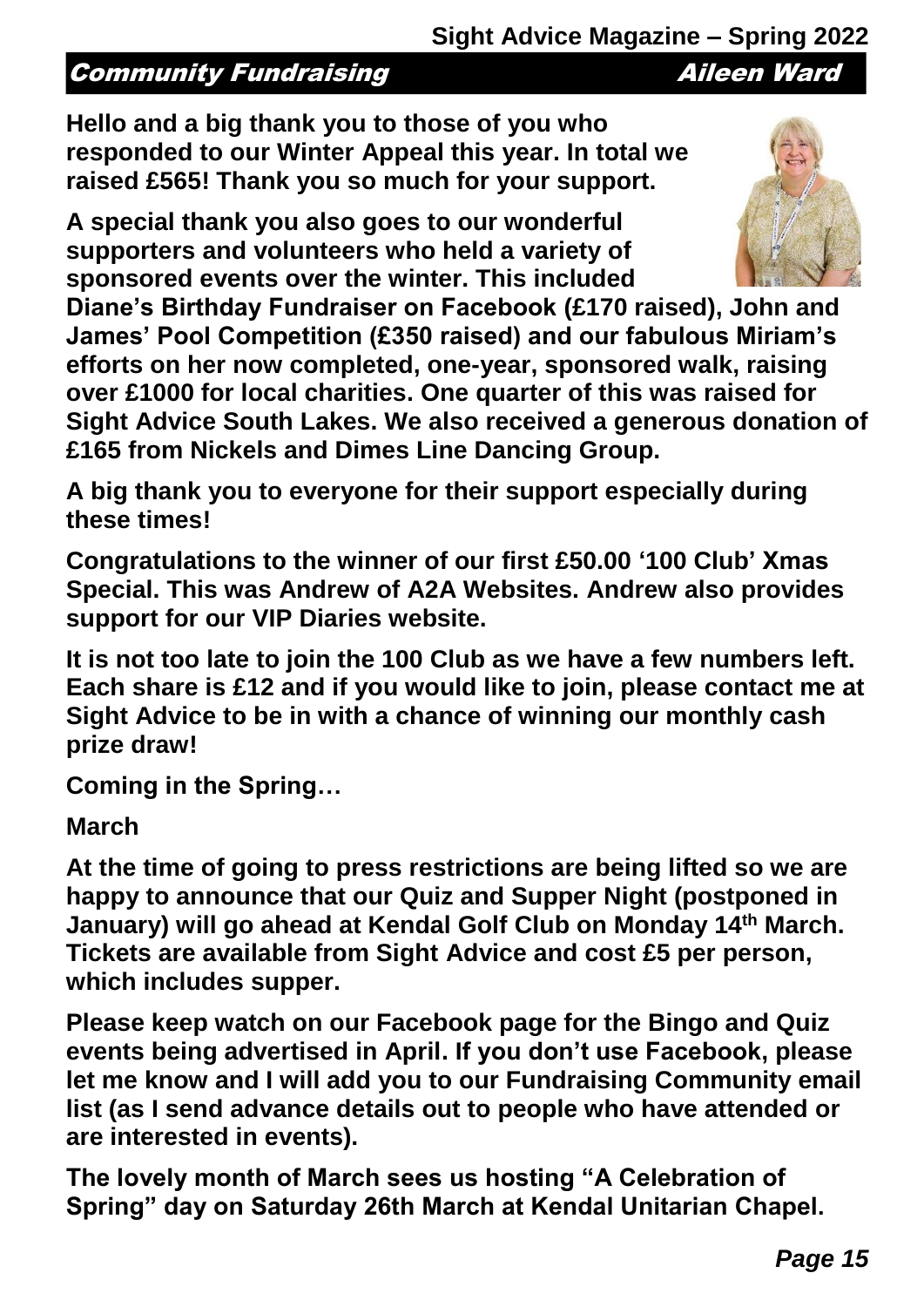**We have planned a Spring Fayre and Coffee Morning, followed by an Afternoon High Tea, with fabulous clotted cream and strawberry jam on scones included! Please join us for either or both! We have also organised a street collection in Kendal that day.**

**The Coffee Morning/Spring Fayre 10am to 12noon will be held at the Unitarian Chapel on Branthwaite Brow just off the Market Place in Kendal and subject to weather we hope to host the High Tea (2pm-4pm) in the serene and very lovely chapel garden see 'What's On' for more details.**

**Anyone who would like to help, by baking, creating crafts, serving at the coffee morning, or the High Tea, helping on a stall or being part of our street collection team that day for an hour would be very welcome. Please let Aileen or Eileen know.**

**April and May** 

**Our fabulous online Auction returns, with the theme this time being "Fresh Start and New Beginnings" - a theme we can relate to in Spring!** 

**If you would like to register for the auction, simply join us on our Facebook Page to access the event starting on Sunday 24th April and ending on Sunday May 1st. If you do not use Facebook please let me know as we have accessible options available to help you take part.**

**The income generated through these auctions is vital for helping fund Sight Advice services. The auction has proved hugely popular and we would love your help in collecting items to be auctioned. Perhaps you would like to create an item for this (arts, crafts, jewellery). You might make a personal pledge or you may know an artist, beautician or hairdresser who may be able to offer a gift to auction. If so, please get in touch. Alternatively, if you would like to offer that old Rembrandt original currently sitting above the fireplace, we would be happy to accept! Your generosity is very much appreciated.**

**Speaking of the Auctions…. A Tale of Two Kitties**

**During the last online auction we hosted, a group of children from Levens C of E Primary School, led by Knitting Club lead, Sally Cowell, decided they wanted to donate items to our auction and support us in raising funds for Sight Advice. The group donated**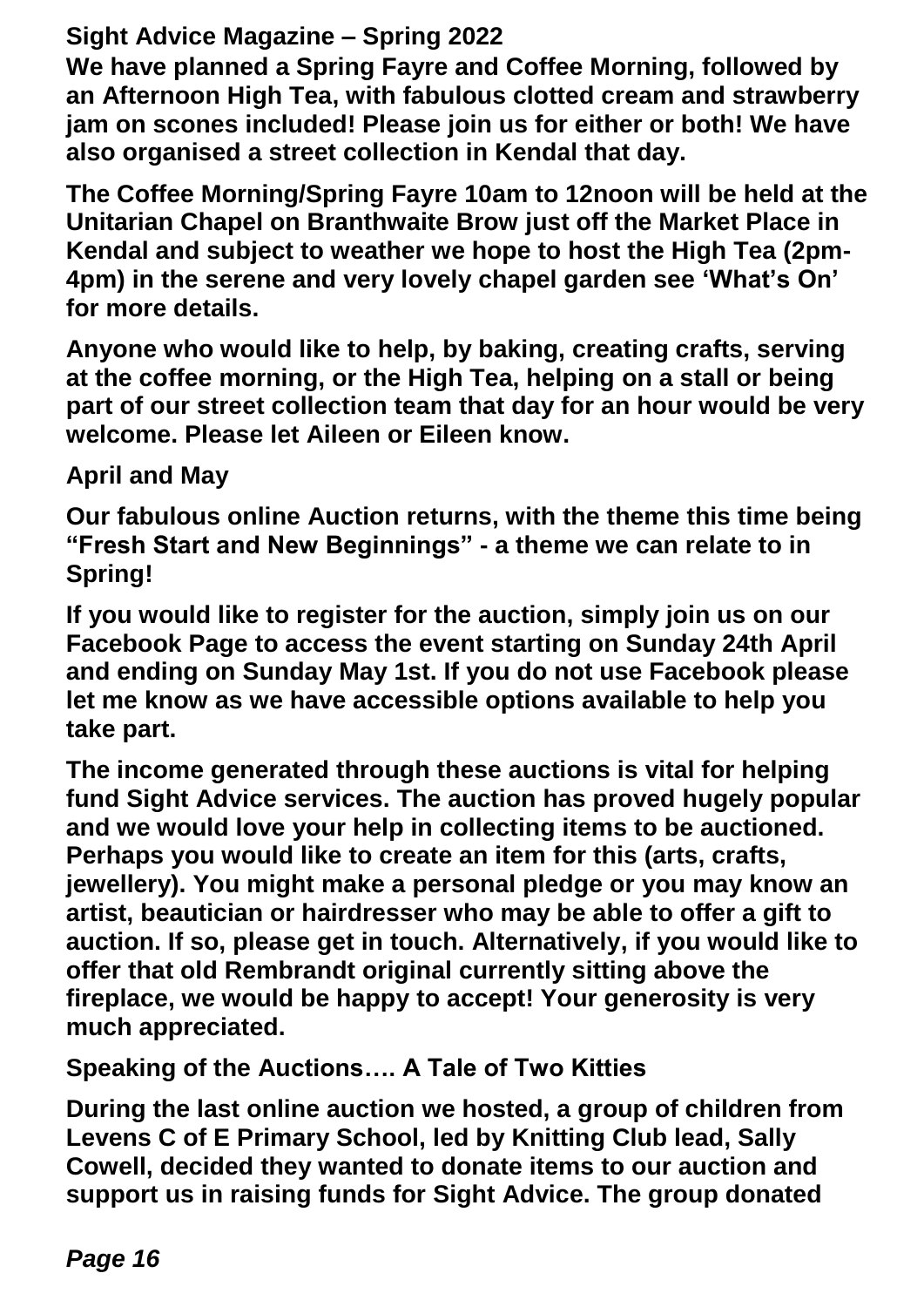**two lovely, soft, handmade blankets created by the children and their leader.** 

**One of the blankets was bought by our volunteer Glenys, who helps with our Support Desk at the charity and also creates craftwork for our fundraising. Glenys is also a volunteer at Animal Rescue Cumbria, in Kappellan and saw an opportunity to help the kittens there by offering them the homemade blanket. As** 



**can be seen in the picture above, the cats took full advantage of this warm, clean, safe, snug blanket with a particular mother cat and kitten claiming it for their own! The great news is that both mother and kitten have now found a home.**

**Thank you to the children of Levens C of E School, and to our dedicated volunteer and supporter, Glenys!**

**Have a wonderful warm and gentle Spring everyone.**

#### Volunteer in the Spotlight **The State of Section** Julie Halford

**The volunteer spotlighted in this edition of our Magazine is probably someone who most people associated with Sight Advice know already. After all, she has been a registered volunteer with us for 28 years! What people probably don't know is just how much time she has given, the variety of roles undertaken, the number of people Eileen has supported, and just the plain energy and life force she has put into the organisation over those years. Eileen was one of the first people I met on my first day in this role. It was Volunteer's Week and I should have been recognising Eileen's support, however Eileen was helping me to decorate the** 



**meeting room and making sure everything was in place to welcome the volunteers to their afternoon tea. Eileen ensured that I felt welcomed and part of the team that day.**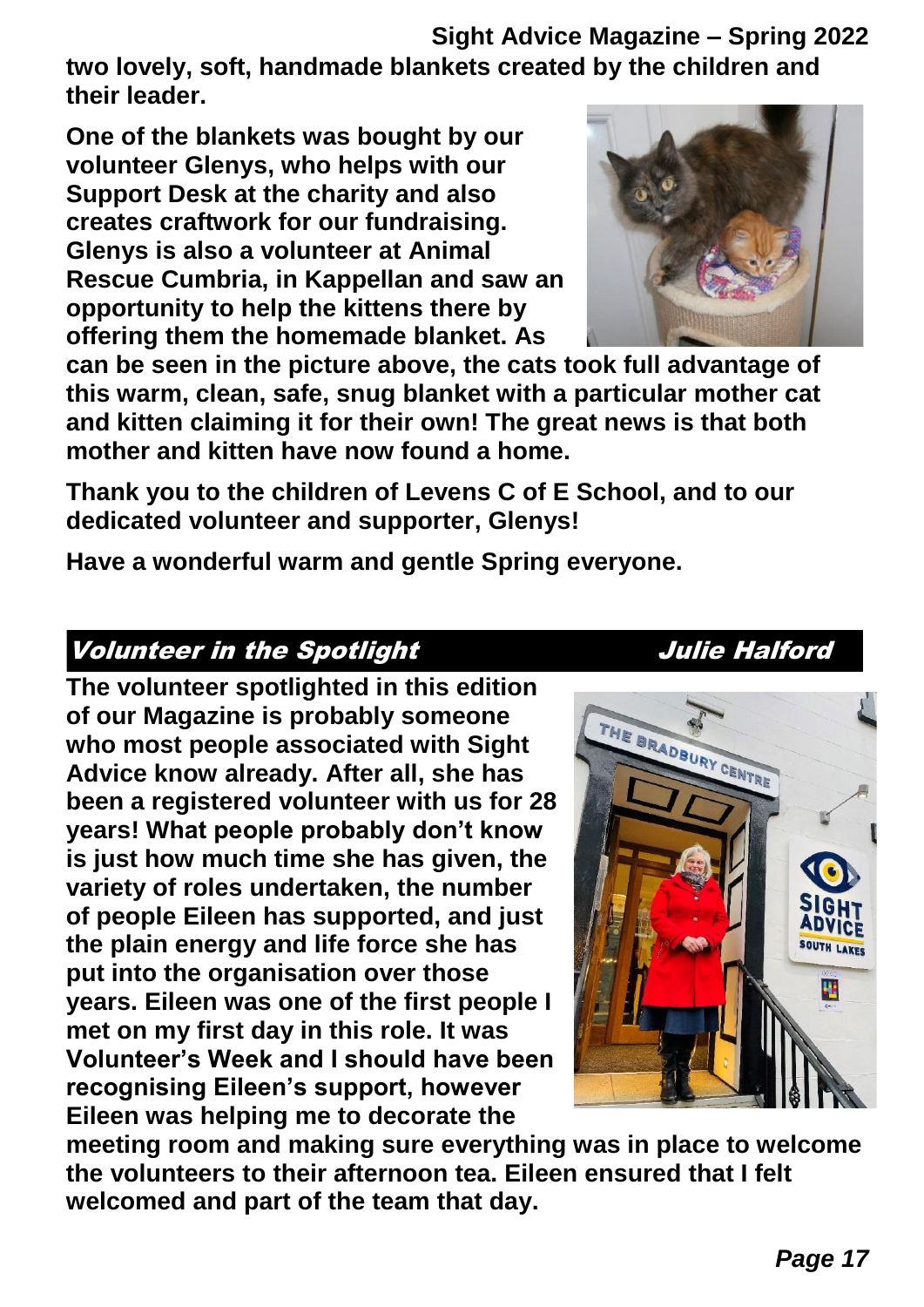**I could take up most of the space in this Magazine with the things that Eileen has done with the organisation in the time she has been with us. Eileen is a driving force within the fundraising team, from organising the roster for street collections; being there on coffee mornings; decorating our tree in Kendal Parish Church at Christmas; making craft items for the stalls and auctions and supporting the VITAL group in all their activities - even driving the bus until recently. Eileen has also been the one responsible for corralling our famous pink elephants around the county, together with the much missed, Bill. Funds raised in this way are so significant to Sight Advice, as they are funds which can be used for the day to day running of the charity. This is something which it is difficult to get funding for and also enables us to fund special oneoff projects.**

**Quite apart from raising much valued funds, all these activities bring people, volunteers, clients and businesses together and help to maintain and nurture the community of Sight Advice. Eileen has also supported health and well-being provision within Sight Advice, undertaking such roles as a guide within the Walking Group and more recently, as a reader with our Book At Bedtime event on Thursdays. During Lockdown, Eileen stayed in touch with people and with us, keeping those connections going and making sure people felt valued and supported. I know that we are not the only charity Eileen supports, quite apart from the bell ringing. I constantly feel in awe at all the plates that she juggles!** 

**Aileen, our Community Fundraising Coordinator says, "What can I say about Eileen? Well ….I refer to her as my right hand woman" Her local knowledge and experience in fundraising and generous help over the years, since I came into post as Fundraising Coordinator, has been hugely appreciated. Great fun, adaptable, warm and kind are just a few words that spring to mind when I think about Eileen.**

**There have been times we have been doubled up with laughter at some escapades we've been up to in the name of fundraising for our charity and it's a pleasure and a privilege to work alongside this lovely lady, 'Our Eileen', long may we continue to do so."**

**Thank you, Eileen, for all that you have done and continue to do. You truly are appreciated!**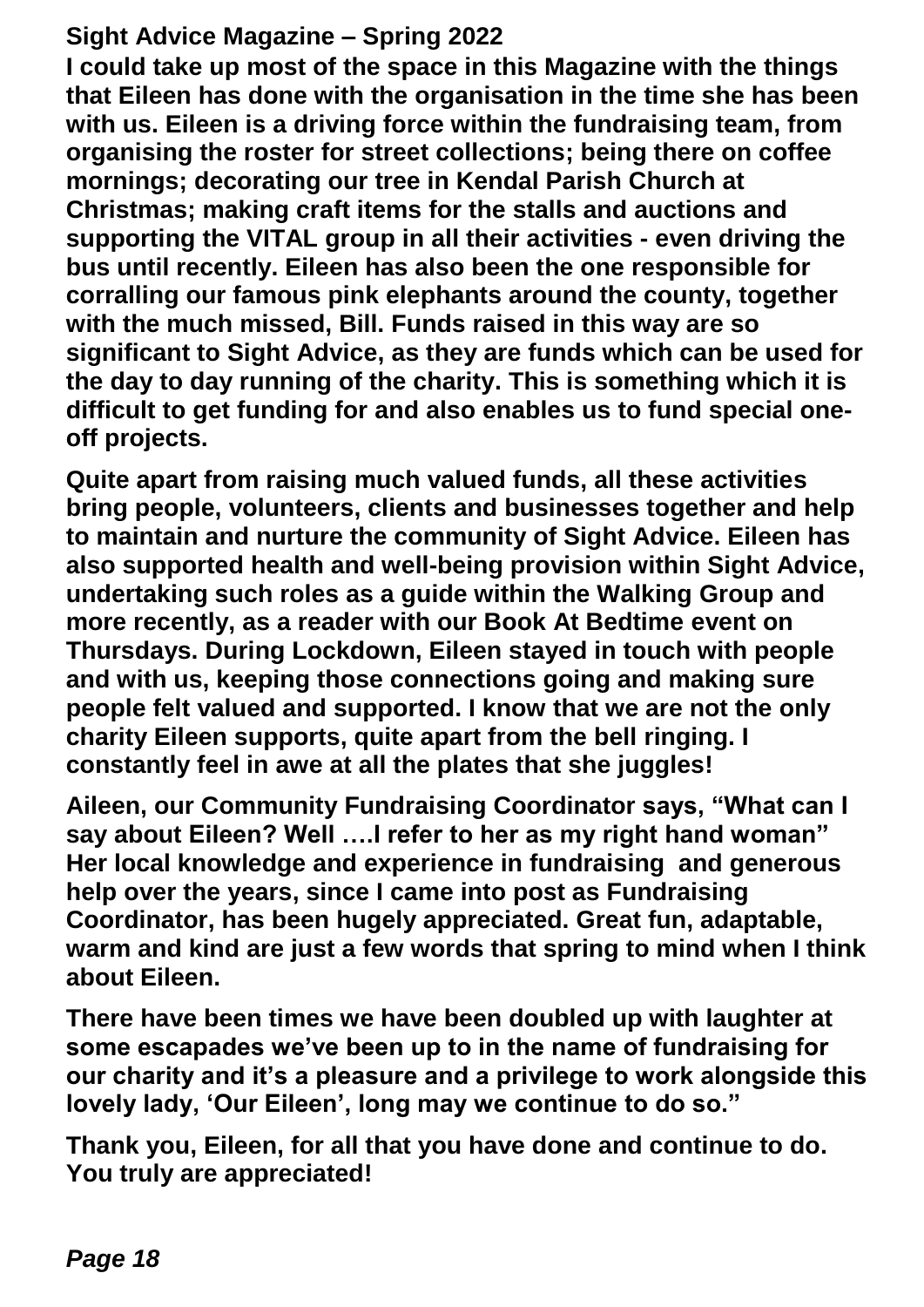#### Optometry Update Timothy Bagot

**The Coronavirus pandemic is well known to have made access to healthcare more difficult, with significant backlogs reported for appointments in primary and secondary care. Eye health access has been no different. As we hopefully move towards the later stages of the pandemic, there is a large cohort of people who are now more willing to** 



**attend routine appointments. As such, we are seeing an increase in the number of patients accessing eyecare services.**

**Both community and hospital eyecare services are open and running routine and emergency clinics. Keeping routine sight test and hospital eye clinic appointments through the pandemic is extremely important to avoid potential irreversible damage to sight due to lack of monitoring and intervention. Emergency appointments are available through your local community optical practice as they have always been, with prompt referral onwards to the hospital eye service if required.**

**While some patients will have asked for their appointments to be delayed, others may have been discharged from the hospital eye service due to non-attendance. If this is the case, (check with the hospital booking hub if in doubt) then a referral back to the required clinic can be requested, such as the glaucoma clinic or the diabetic eye screening service. This referral can be requested from your community optical practice or your GP surgery.**

**For those struggling to meet their visual requirements, the Low Vision Service is still assessing people. Referral to these clinics for lighting and low vision aids can be made by your community Optometrist.**

**With Covid restrictions reducing for the general population it should be remembered that in healthcare settings a face mask is still required to be worn by both staff and patients. Social distancing should also be observed. If you have any worries or concerns about attending appointments, then please speak to the practice or hospital eye department for further information and help.**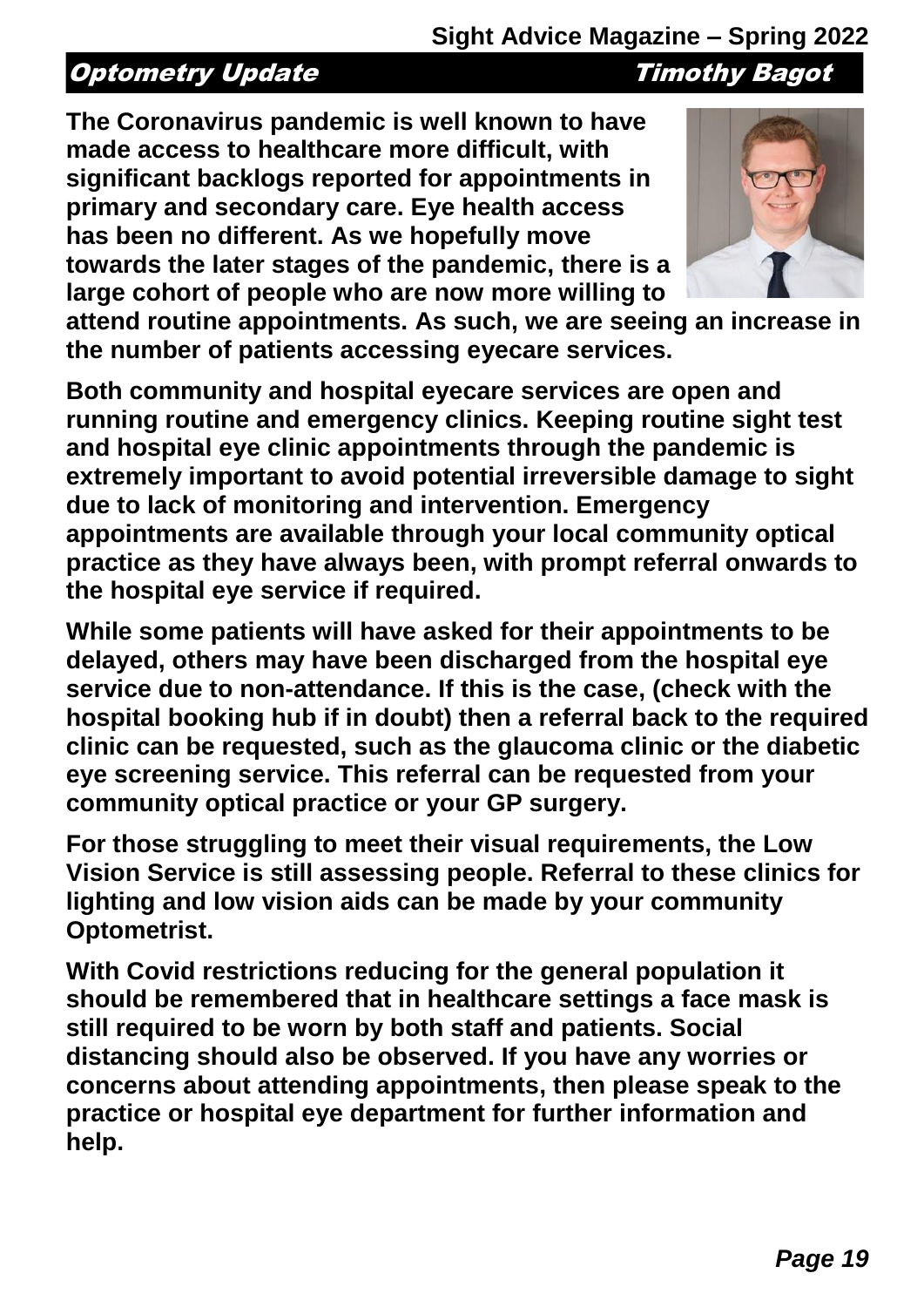**Sight Advice Magazine – Spring 2022** Children & Young People's Project Alicia Makinson

**It has truly been an exciting and busy few months in the Children and Young People's Project. Dancing, skiing, VI football sessions, independent housekeeping skills and film making just to name a few. Special thanks to Lucy Everett at Dance Attik, The Castle Green Hotel, Kendal United Football Club and Kendal Snowsports Club.**



**As you can see, as a project we have continued to build relationships within our local community and it has become evident that partnership working is one of the keys to success within the project.**

**As you may have read in our previous magazine, the funding for Children in Need came to an end on 31st December. As yet we have not been able to secure funding for the project but a number of grant applications have gone into local trusts and we are waiting to hear back. In the meantime, the Trustees for the Charity have agreed to fund some of the service costs from the Charity reserves.** 

**I am continuing to provide normal support for our children and young people and I am currently planning the next few activities for the coming months.** 

**As always do come and speak to me if you have any questions about the project or about your child's visual impairment. I am able to see people once again in the office or if it's more convenient to you, I can also undertake home visits.**

**We always welcome new referrals and this can be done by the parent/carer of the young person or, with permission, professionals can refer and speak to me directly. Please call 01539 769055 or email me at [alicia@sightadvice.org.uk](mailto:alicia@sightadvice.org.uk)**

**Just before Christmas some of our older members came to the office for a 'Saturday Night Takeaway' event. Alongside enjoying pizzas, we marked the occasion making a few film clips of what Sight Advice South Lakes has meant to them. They also recorded some useful advice to share with other children and young people with a Visual Impairment. A wonderful evening was had by all. Below is a quote from one of our members.**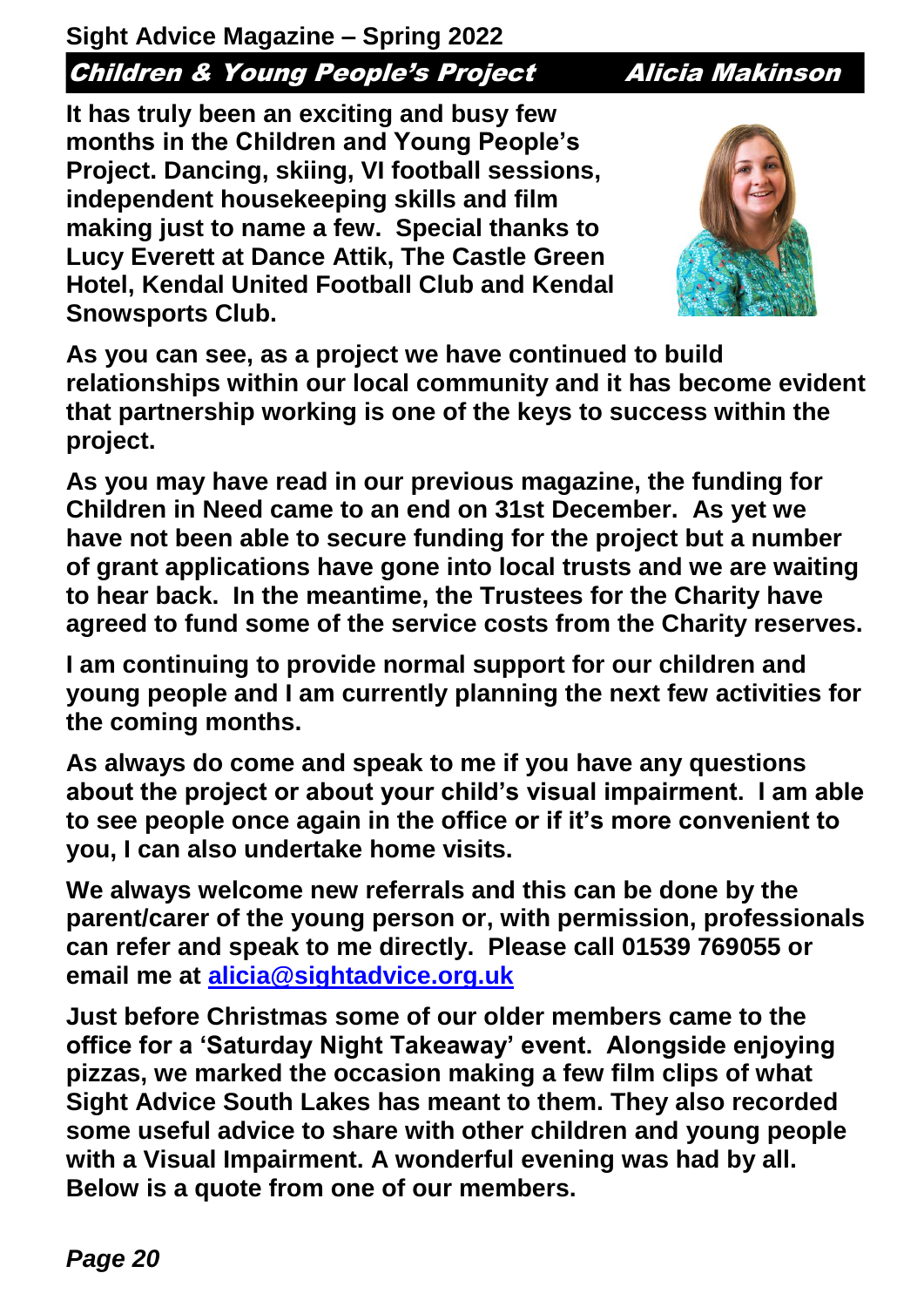**Sight Advice Magazine – Spring 2022 "My advice for a young person with a visual impairment would be don't be afraid to ask for help because help is there when you need it, through charities like Sight Advice or through people you're close too. Don't be scared to advocate for yourself and to tell people if you are struggling because visual impairment/sight loss can be a challenge and you will come across obstacles in life but that's ok and if you advocate for yourself and tell people what you need then you will get through this. You are strong and you are a fighter and you've got this."**

#### Eye Clinic Liaison Update Jackie Bateman & Sarah Stoddard

**The Eye Clinic Liaison Officers are back at Westmorland General Hospital and are available to give advice on daily living aids, lighting and other equipment as well as information about local and national services to which we can signpost you. Do come and say hello and have a chat, especially if something is bothering you about managing** 



**your eye condition. Similarly, if you feel you need support during your appointment then do please let us know. We can accompany you into your appointment and make sure you have a record of what was said afterwards.**

**We are based within the Macular Clinic on Level 4 on Mondays & Wednesdays but are now available to talk to if you are attending the Eye Outpatients Clinic on Level 2 on a Tuesday. We would be happy to chat and provide support about many topics. If you attend the hospital on any other day then do ask a member of staff to let us know you require support. Otherwise, please telephone 01539 769055 (Sight Advice South Lakes) and ask to speak to the ECLO. You can also email us at [Jackie.bateman@mbht.nhs.uk](mailto:Jackie.bateman@mbht.nhs.uk)**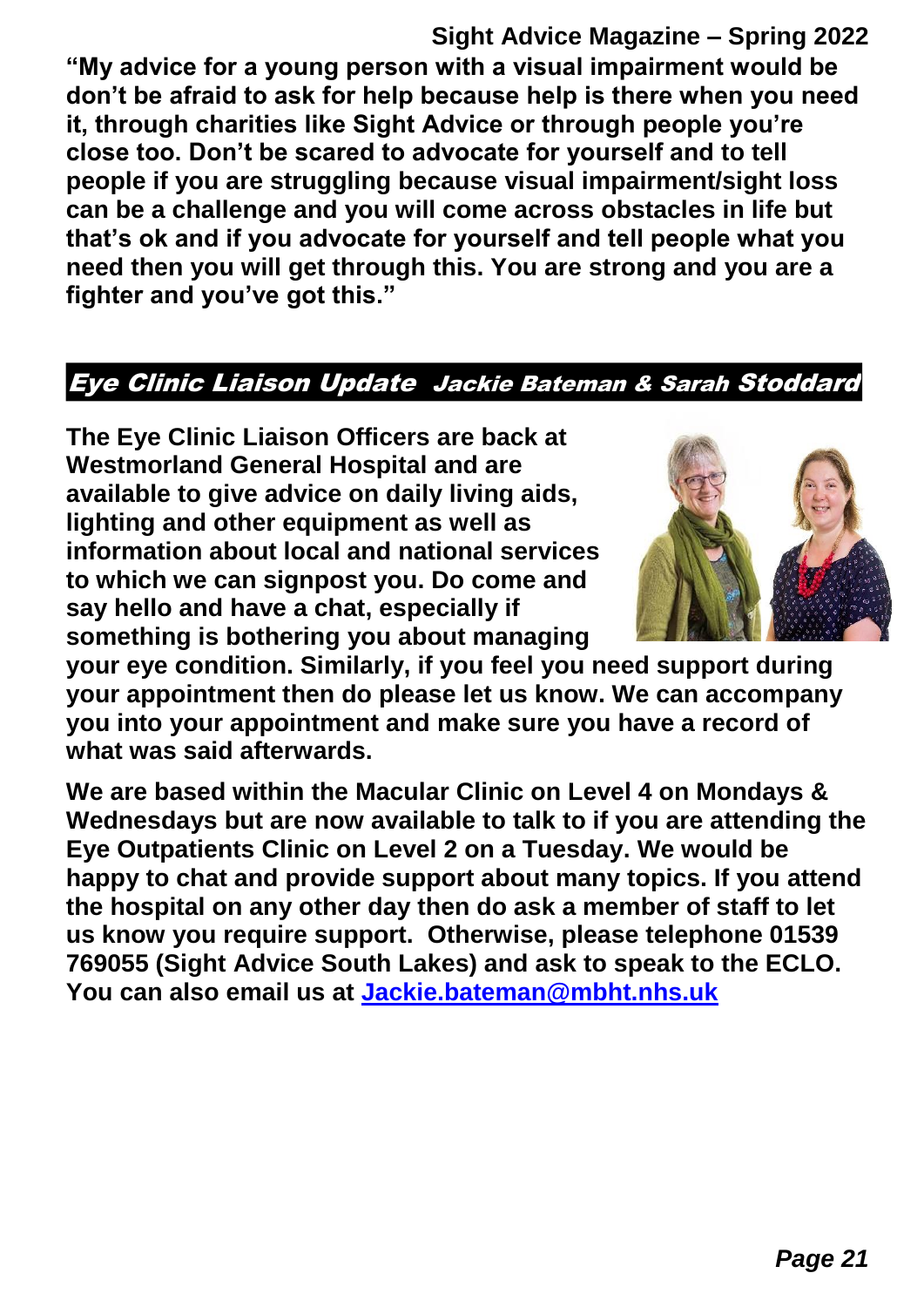#### VIP Diaries

**After a very busy time getting those orders out for Xmas to our customers across the UK and beyond, we have launched a sale on remaining stock. If you want a great large print, good contrast diary or calendar we still have them in stock. Most items are now HALF PRICE or less.**

#### **WHAT ELSE DO WE SELL?**

**We also sell a range of hand held magnifiers, bumpons, large print playing cards, wide lined notepaper, credit card magnifiers, lamps, lanyards and talking watches. Our large print Suduko and Crossword books are a perfect gift at any time of year. We will also soon be adding large print calculator and a wider selection of magnifiers**

#### **SPRING CHANGES:**

**With a new season comes change, and one change to VIP Diaries will be that our VIP Diaries' Manager, Laura Garnett will be leaving the team to spend time with her husband and family. Laura has worked extremely hard over the past year to ensure that VIP Diaries products were delivered to customers despite all of the changes and complications caused by Covid-19. I am sure you will join me in wishing Laura well in the future and thanking her for her efforts and dedication to VIP Diaries.**

#### **LISTENING TO OUR CUSTOMERS**

**What would you like to see available in our VIP Diaries' catalogue? Please email me at [aileen@sightadvice.org.uk](mailto:aileen@sightadvice.org.uk) with any suggestions.** 

**A massive thank you to the volunteer support team who work alongside VIP Diaries helping with a wide range of tasks in order to deliver fantastic quality products to our loyal customers. We are actively recruiting new volunteers for our VIP Diaries' team to help with taking orders, contacting customers and packing. If you are interested in joining the team please, contact Julie Halford – Volunteer Support Coordinator.** 

**Best wishes to all from Aileen, Laura and the VIP Diaries' Volunteer Team**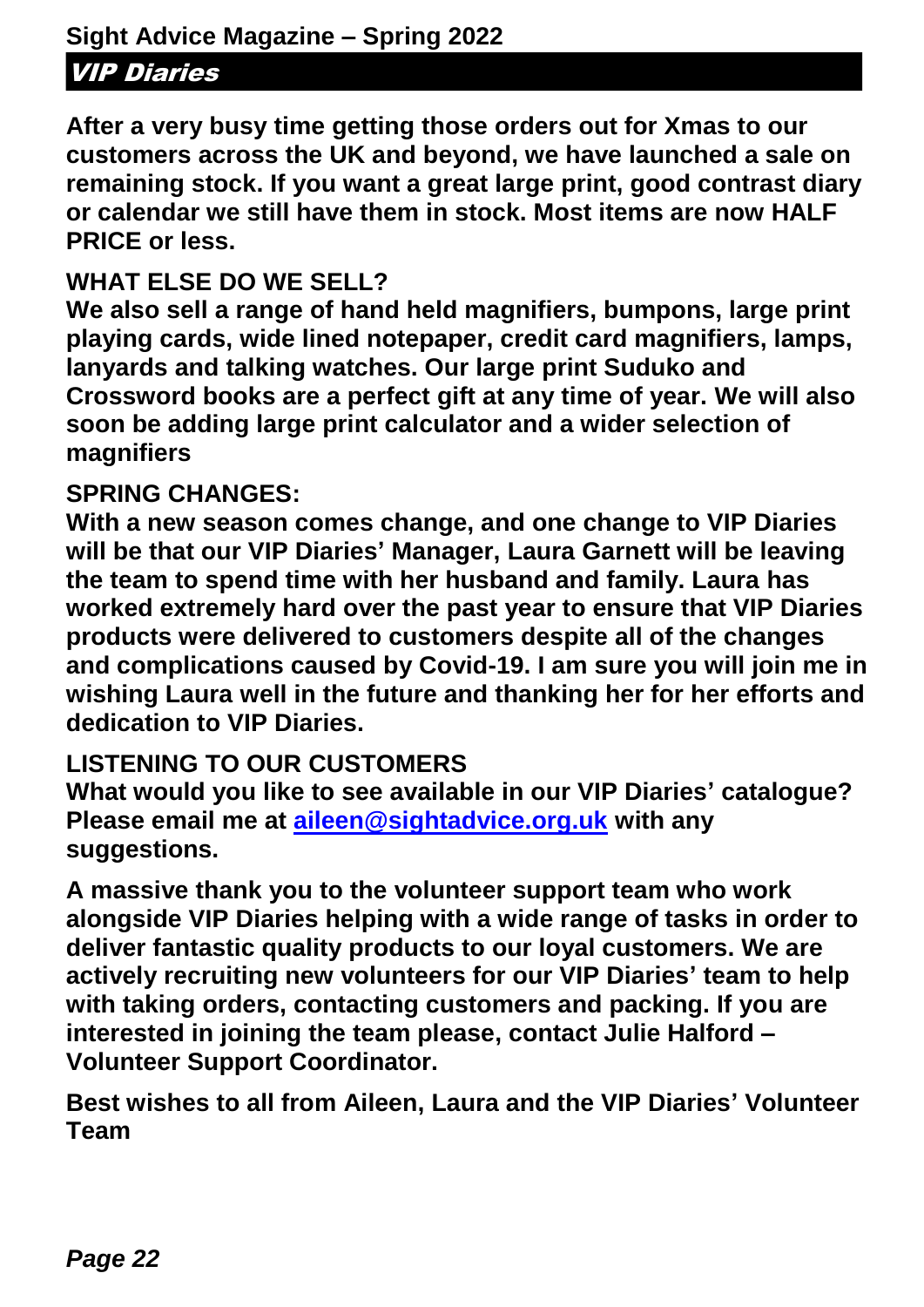### Sight Advice South Lakes Team

| <b>Chief Executive</b>           | <b>Young People and Children's</b> |
|----------------------------------|------------------------------------|
| <b>Claire Park</b>               | <b>Project Coordinator</b>         |
|                                  | <b>Alicia Makinson</b>             |
| <b>Services Manager</b>          |                                    |
| <b>James Carey</b>               | <b>Sight Support Advisors</b>      |
|                                  | <b>Sarah Stoddard</b>              |
| <b>Sight Support Coordinator</b> | <b>Krystyna Slosarska</b>          |
| (Assistive Technology)           |                                    |
| <b>Tim Ward</b>                  | <b>Eye Clinic Liaison Officers</b> |
|                                  | <b>Jackie Bateman</b>              |
| <b>Sight Support Coordinator</b> | <b>Sarah Stoddard</b>              |
| (Community Development)          |                                    |
| <b>Judith Rogers</b>             | <b>Finance Officer</b>             |
|                                  | <b>Emma Barker</b>                 |
| <b>Sight Support Coordinator</b> |                                    |
| (Community Development)          | <b>Fundraising Coordinator</b>     |
| <b>Jackie Bateman</b>            | <b>Aileen Ward</b>                 |
|                                  |                                    |
| <b>Volunteer Support Officer</b> | Housekeeping                       |
| <b>Julie Halford</b>             | <b>Diane Boulder</b>               |
|                                  |                                    |
| <b>Chair of Trustees</b>         |                                    |
| <b>Dr Sal Riding</b>             |                                    |
|                                  |                                    |
| <b>Trustees</b>                  |                                    |
| <b>Mrs Linda Baverstock</b>      |                                    |
| <b>Miss Jenny Hodkinson</b>      |                                    |
| <b>Mr Paul Blackburn</b>         |                                    |



**Facebook [www.facebook.com/SightAdviceSL](http://www.facebook.com/SightAdviceSL)**

**Twitter @SightAdviceSL**